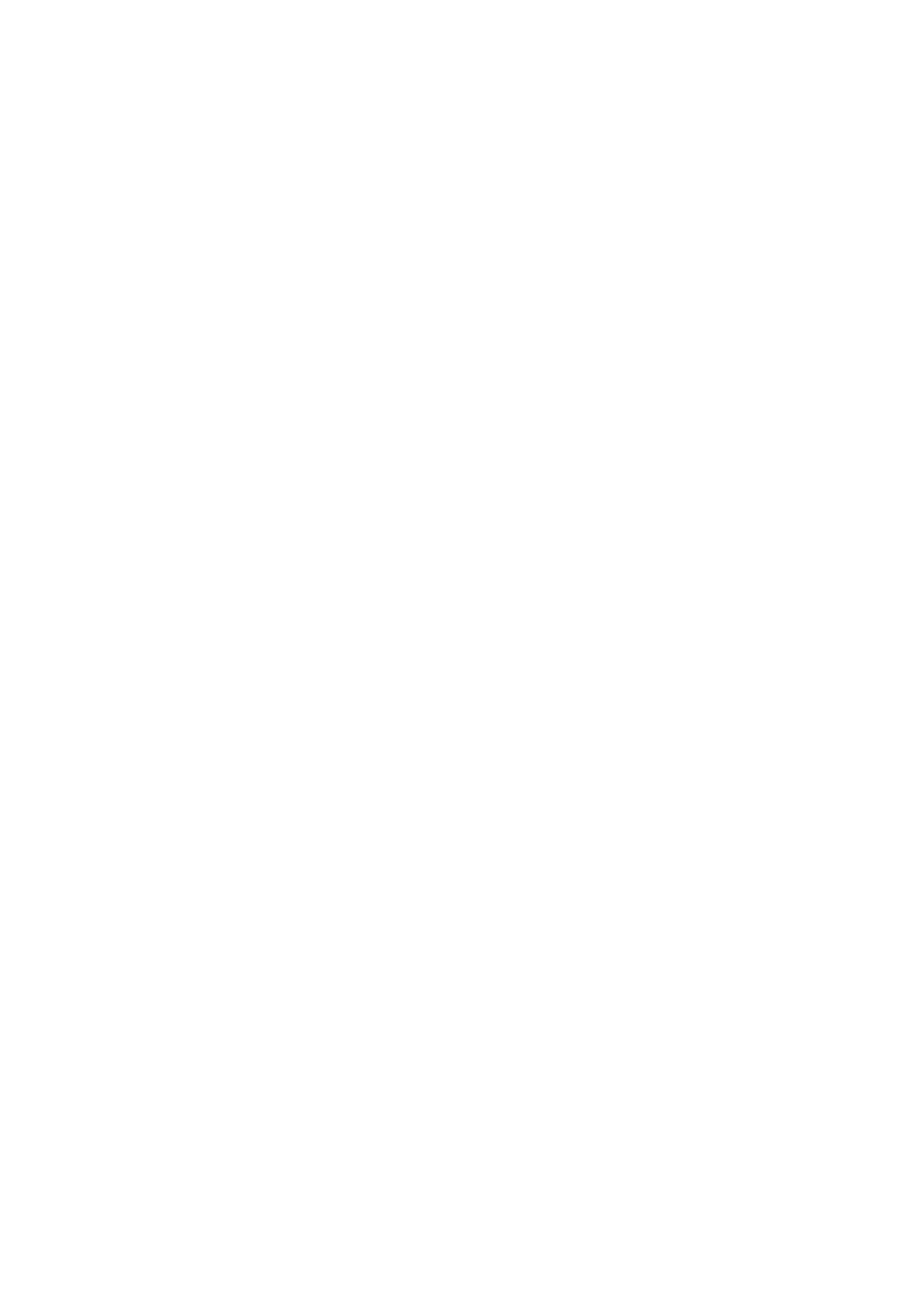| <b>Contents</b><br>Page |                                                                 |      |
|-------------------------|-----------------------------------------------------------------|------|
| 12                      | <b>Environmental Management and Monitoring</b>                  | 1621 |
| 12.1                    | Introduction                                                    | 1621 |
| 12.1.1                  | This Chapter                                                    | 1621 |
| 12.1.2                  | The Bases for Effective Environmental Management                | 1621 |
| 12.2                    | Nord Stream's HSE MS                                            | 1622 |
| 12.2.1                  | <b>HSE MS Overview</b>                                          | 1622 |
| 12.2.2                  | Nord Stream's HSE Principles and Expectations                   | 1625 |
| 12.2.3                  | Nord Stream's HSE Procedures                                    | 1631 |
| 12.3                    | Implementation                                                  | 1632 |
| 12.3.1                  | Roles and Responsibilities                                      | 1632 |
| 12.3.2                  | <b>Contractor Management During Construction</b>                | 1634 |
| 12.4                    | <b>Supporting Environmental Management Plans</b>                | 1635 |
| 12.4.1                  | Pipe lay Reinstatement Plan                                     | 1635 |
| 12.4.2                  | <b>Pollution Prevention Plan</b>                                | 1636 |
| 12.4.3                  | Chemical Management Plan (CMP)                                  | 1636 |
| 12.4.4                  | Waste Management Plan                                           | 1637 |
| 12.4.5                  | Emergency Notification and Response Plan                        | 1637 |
| 12.4.6                  | Vessel Management Plan                                          | 1638 |
| 12.4.7                  | Pre-commissioning Plan                                          | 1638 |
| 12.5                    | <b>Supporting Management Requirements</b>                       | 1638 |
| 12.5.1                  | <b>HSE Training and Awareness</b>                               | 1638 |
| 12.5.2                  | Ensuring Effective Implementation of the HSE-MS                 | 1639 |
| 12.5.3                  | <b>Change Management</b>                                        | 1640 |
| 12.5.4                  | <b>Third Party Communications Procedure</b>                     | 1642 |
| 12.5.5                  | Reporting                                                       | 1643 |
| 12.6                    | <b>Management During Operation</b>                              | 1643 |
| 12.7                    | <b>Environmental Monitoring Programme</b>                       | 1644 |
| 12.7.1                  | Nord Stream's Approach to Environmental Monitoring              | 1644 |
| 12.7.2                  | Development of an Environmental Monitoring Programme            | 1644 |
| 12.7.3                  | Key Considerations in Developing the Final Monitoring Programme | 1645 |
| 12.7.4                  | Outline of Nord Stream's Monitoring Programme                   | 1648 |
| 12.7.5                  | Finalising the Nord Stream Environmental Monitoring Programme   | 1654 |
| 12.7.6                  | <b>Delivering Monitoring Commitments</b>                        | 1654 |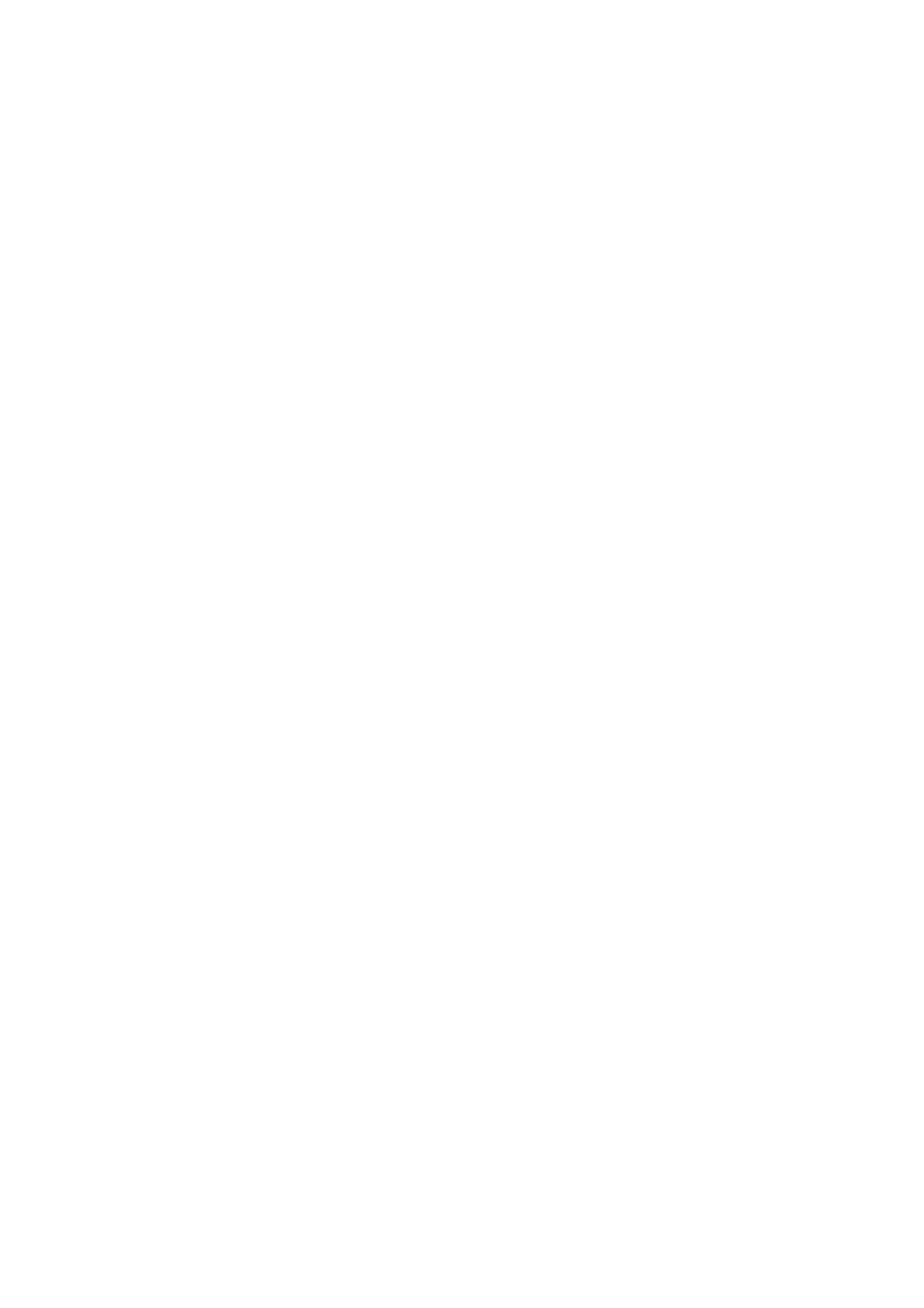# **12 Environmental Management and Monitoring**

# **12.1 Introduction**

# **12.1.1 This Chapter**

This chapter describes the management system, implementation procedures and action plans that Nord Stream is developing to ensure that all indentified safeguards and mitigation measures are incorporated into the design and execution of the pipeline Project such that Nord Stream is able deliver on its commitment to implement the Project in a safe and environmentally sound manner.

### **12.1.2 The Bases for Effective Environmental Management**

Nord Stream is committed to developing, constructing and operating the proposed pipeline in a safe and environmentally responsible manner. For this reason, Nord Stream has developed a Health, Safety and Environmental Management System (HSE MS) to provide the framework for overall HSE management and to facilitate the development of standards, procedures and plans for implementing effective and reliable HSE management during the planning, construction, precommissioning and commissioning, operation and decommissioning phases of the Project.

In addition, the HSE MS will incorporate plans to enable Nord Stream to comply with all provisions stipulated in its permits and to deliver on all commitments made in the various EIAs prepared by the company, including those commitments that are captured in this Espoo report.

The HSE MS has been developed in alignment with the structures of the international standards OHSAS 18001 and ISO 14001.

Nord Stream will also require its contractors engaged in this gas pipeline Project to develop HSE management systems that are similarly aligned with the principles of the aforementioned standards and Nord Stream's HSE MS.

For effective HSE management, in particular management of the identified HSE risks in this Project, there are two main approaches considered for the reduction and control of environmental impacts:

 The application of best international practice throughout the design, construction and operation of the pipeline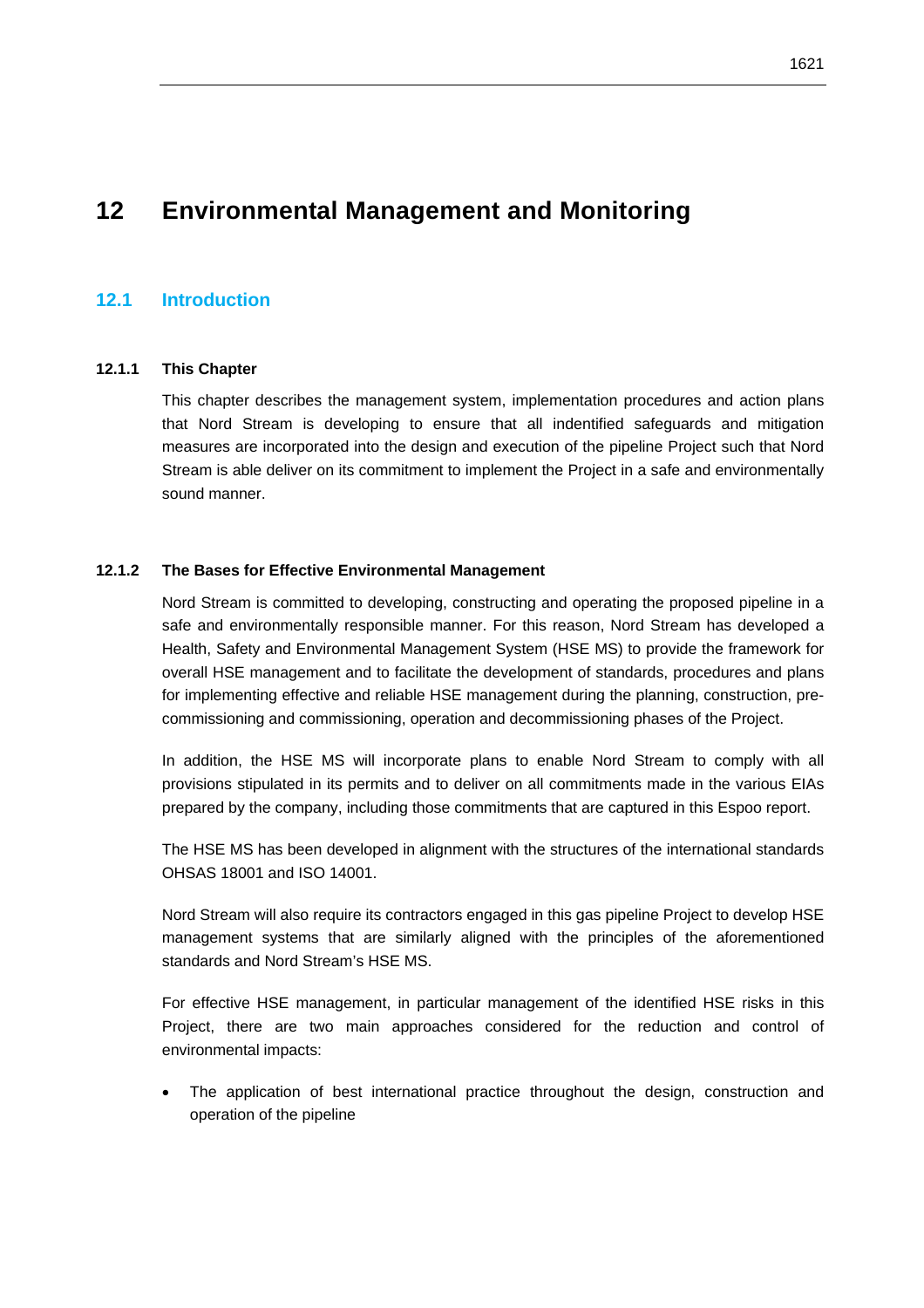Adoption of site specific mitigation measures identified during the environmental assessment process which will ensure that predicted impacts are mitigated to appropriate levels

This chapter describes the current structure of the HSE MS, setting out how Nord Stream will interact with the contractors carrying out the work and how Nord Stream will ensure that its standards and commitments will be implemented by the various contractors. The provisions of the HSE MS will be cascaded down to all contractors and operations in relation to the Nord Stream Project.

# **12.2 Nord Stream's HSE MS**

# **12.2.1 HSE MS Overview**

The HSE MS clearly sets out Nord Stream's commitment to continual improvement, use of best practice and compliance with national and international legislation.

The Nord Stream HSE MS is structured with three functional levels (as illustrated in **Figure 12.1**):

- The *HSE Policy* (**Box 12.1**) outlines Nord Stream's philosophy and key commitments to the protection of the environment and to ensuring the health and safety of employees, contractors and the public and the commitment to comply with the applicable legislation
- The *Principles and Expectations* define how the HSE policy objectives are to be achieved
- The *HSE procedures* define the minimum HSE Standards required to fulfil the HSE Policy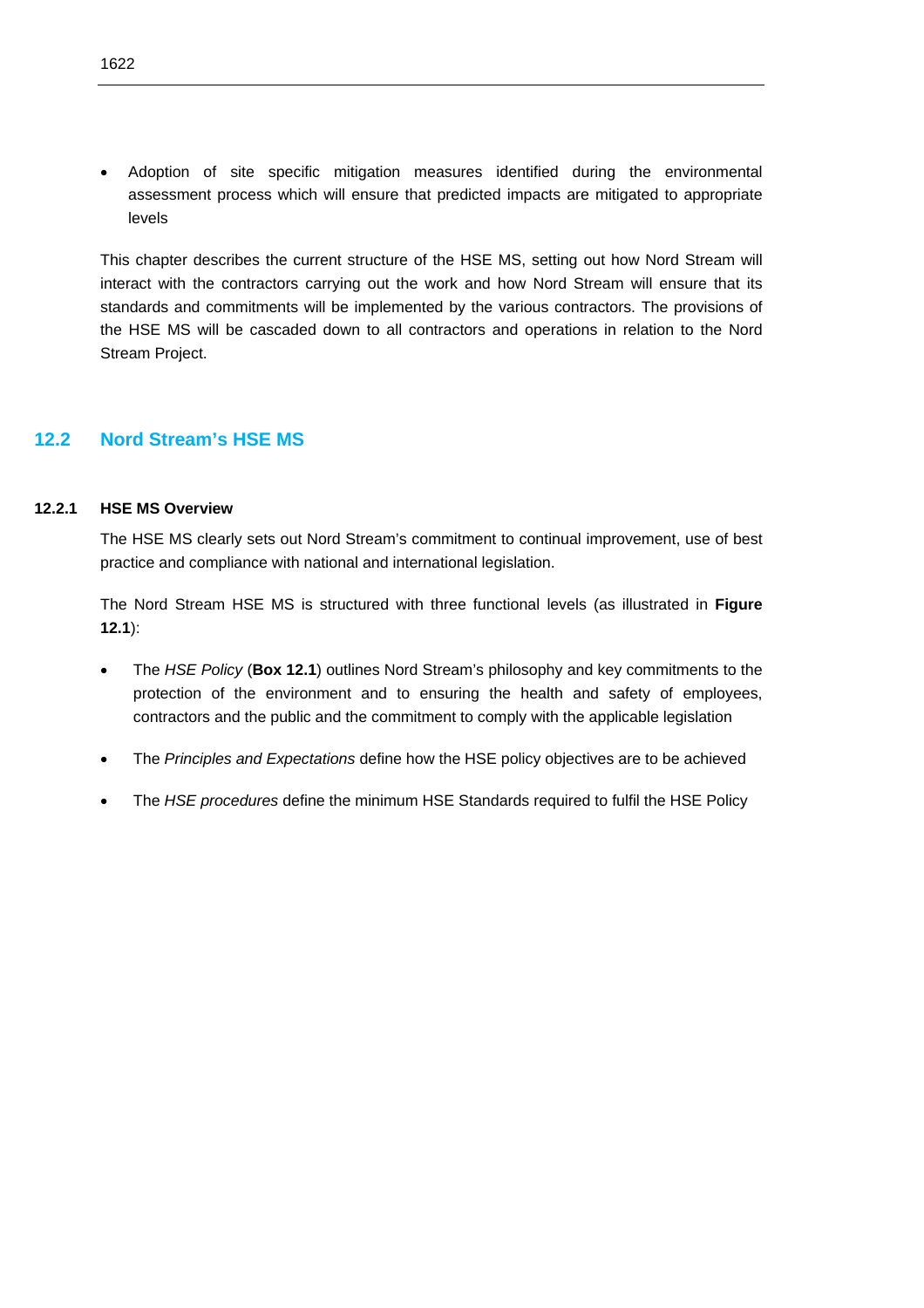

**Figure 12.1 Nord Stream's HSE management system structure** 

Contractors engaged in this Project will play a significant role in HSE management and are contractually obliged to develop specific HSE management systems that support and fulfil the key requirements in the Nord Stream HSE MS.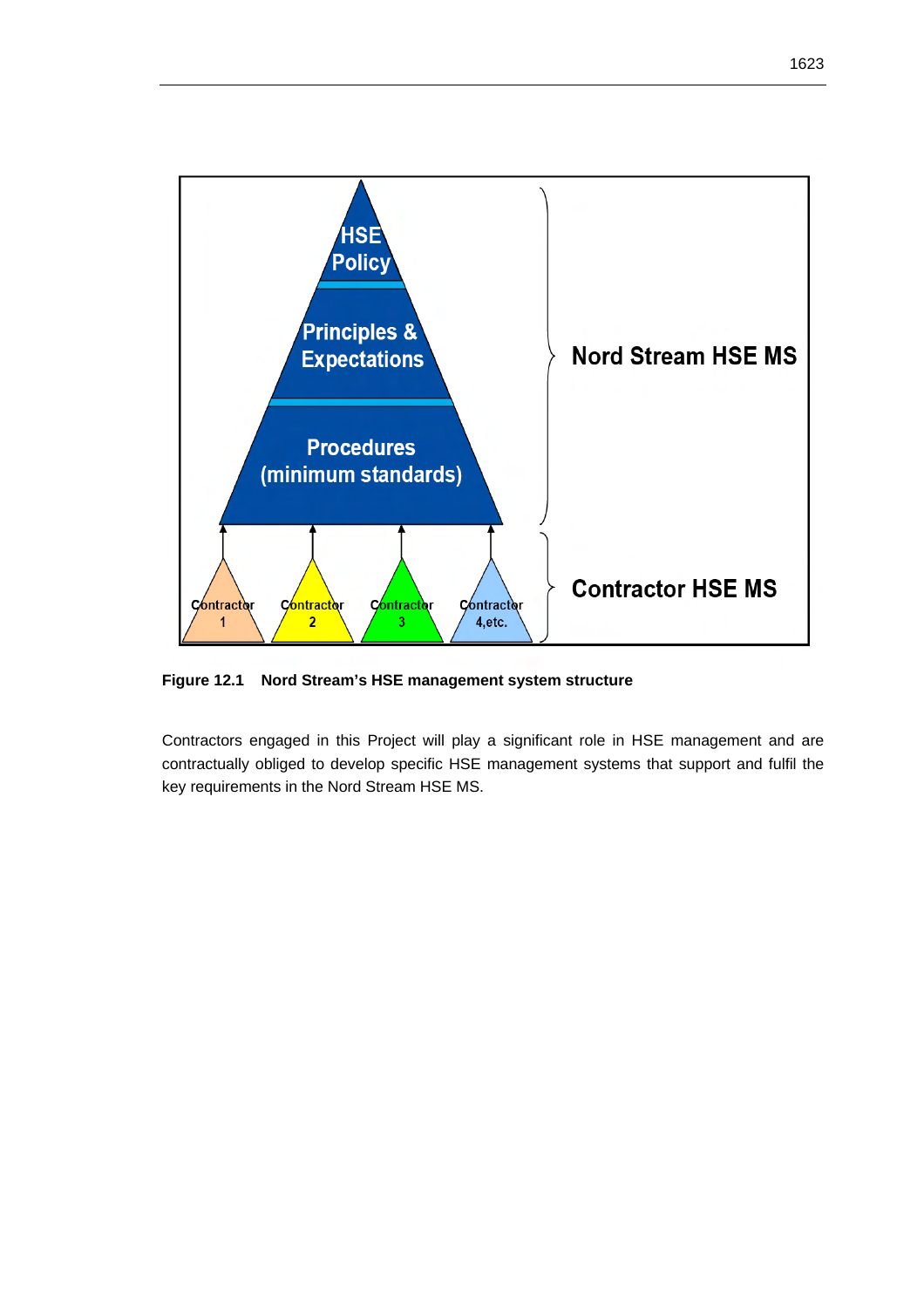#### **Box 12. 1 Nord Stream's HSE Policy**

Nord Stream Health, Safety and Environmental (HSE) Policy NORD STREAM AG is a Joint Venture company for the construction and operation of the Nord Stream gas pipeline linking Russia and the European Union via the Baltic Sea. The company has integrated the management of HSE into its overall Company Management System. The HSE System consists of the following documentation: This HSE Policy HSE Management System (HSE MS) principles and expectations describing the scope, the intention and the responsibilities. Standards and procedures for implementing HSE in the project during the planning, construction, commissioning and operational phases. The Management of NORD STREAM AG is fully committed to effective HSE management and to continuously improve its performance according to industry best practice and through compliance with all applicable national and international HSE legislation. Our goal is to provide a safe and healthy work place for employees and contractors and to care for the health and safety of the public. We are also committed to preventing pollution and protecting the environment by minimising the adverse impact of NORD STREAM's business. We set specific HSE objectives and targets, and monitor our performance, in order to realise these goals. NORD STREAM AG has instituted and maintains the necessary arrangements to ensure that this Policy is implemented through its HSE Management System. It is the responsibility of each and every person involved NORD STREAM's business to be fully committed to the implementation of the HSE MS and to the realisation of this Policy. aging Director **HSE Manager** Zug,  $27 - 08$  $2007$ Doc. No.: G-GE-HSE-MAN-000-000000L0-02 Status Date 2007-08-27: Page 1 of 1

Health, Safety and Environmental Policy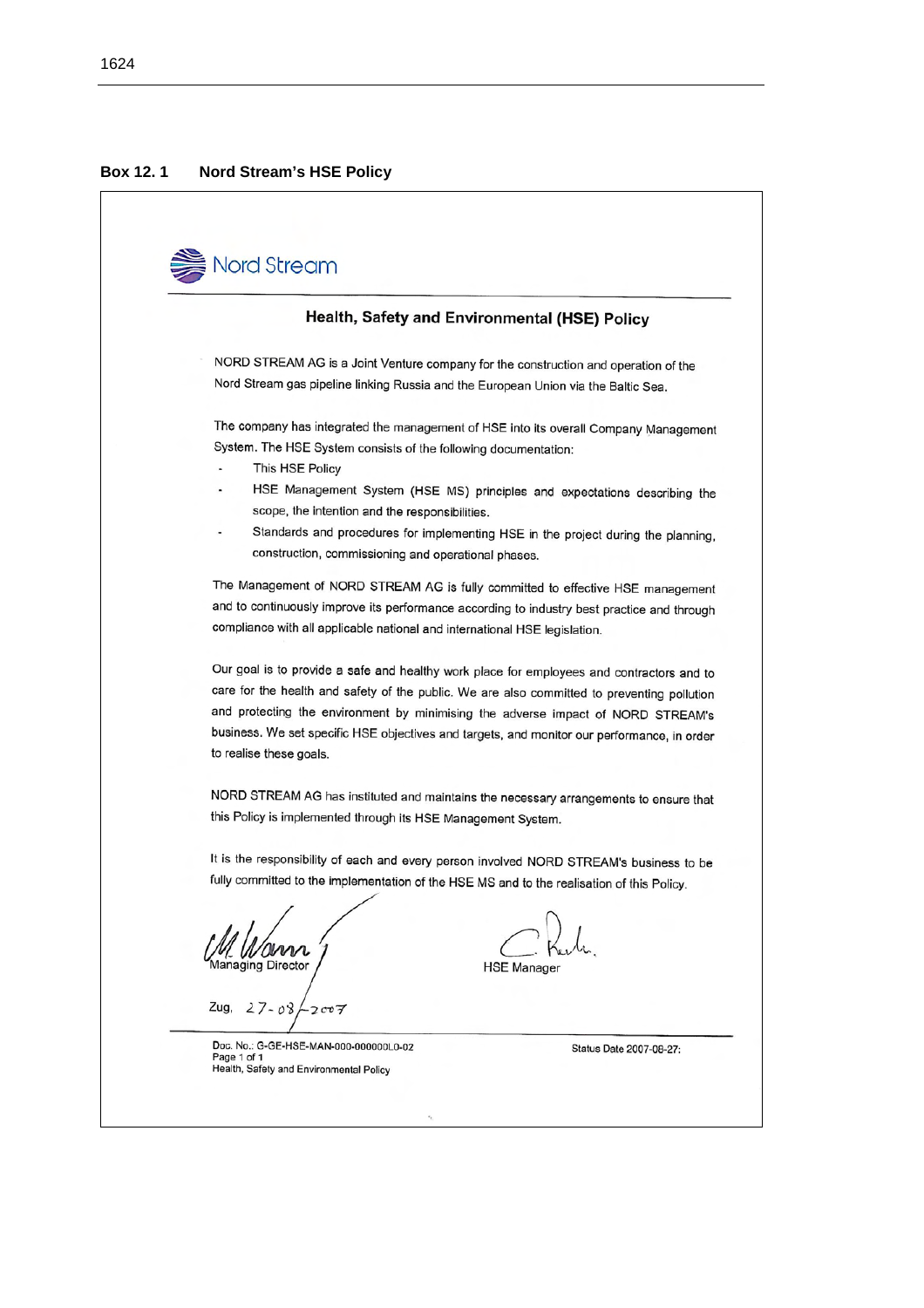The HSE MS follows the basic four stage management principles of *Plan, Do, Check, Act* (in line with the structure of ISO 14001 and OHSAS) which is a cyclical process aimed at achieving continuous improvement. This process facilitates the identification of HSE risks in the Project and the systematic control, reduction and management of these risks, in order to achieve the requirements of the HSE Policy. The key elements of the HSE MS are outlined below.

# **12.2.2 Nord Stream's HSE Principles and Expectations**

Underpinning the HSE Policy are the ten HSE principles, which are aligned to the *Plan, Do, Check, Act* framework. These principles, as detailed in **Figure 12.2**, facilitate the development of HSE procedures (thereby forming the minimum HSE standards for the Project).



# **Figure 12.2 HSE management system structure**

The ten HSE principles, which are set out below, are based on the structure of ISO 14001 and OHSAS 18001:

- 1. Policy, Leadership & Commitment
- 2. Hazard & Risk Assessment
- 3. Objectives & HSE Plan
- 4. Organisation Structure, Responsibilities & Competence
- 5. Communication & Consultation
- 6. Operational Control & HSE Documentation
- 7. Emergency Preparedness & Response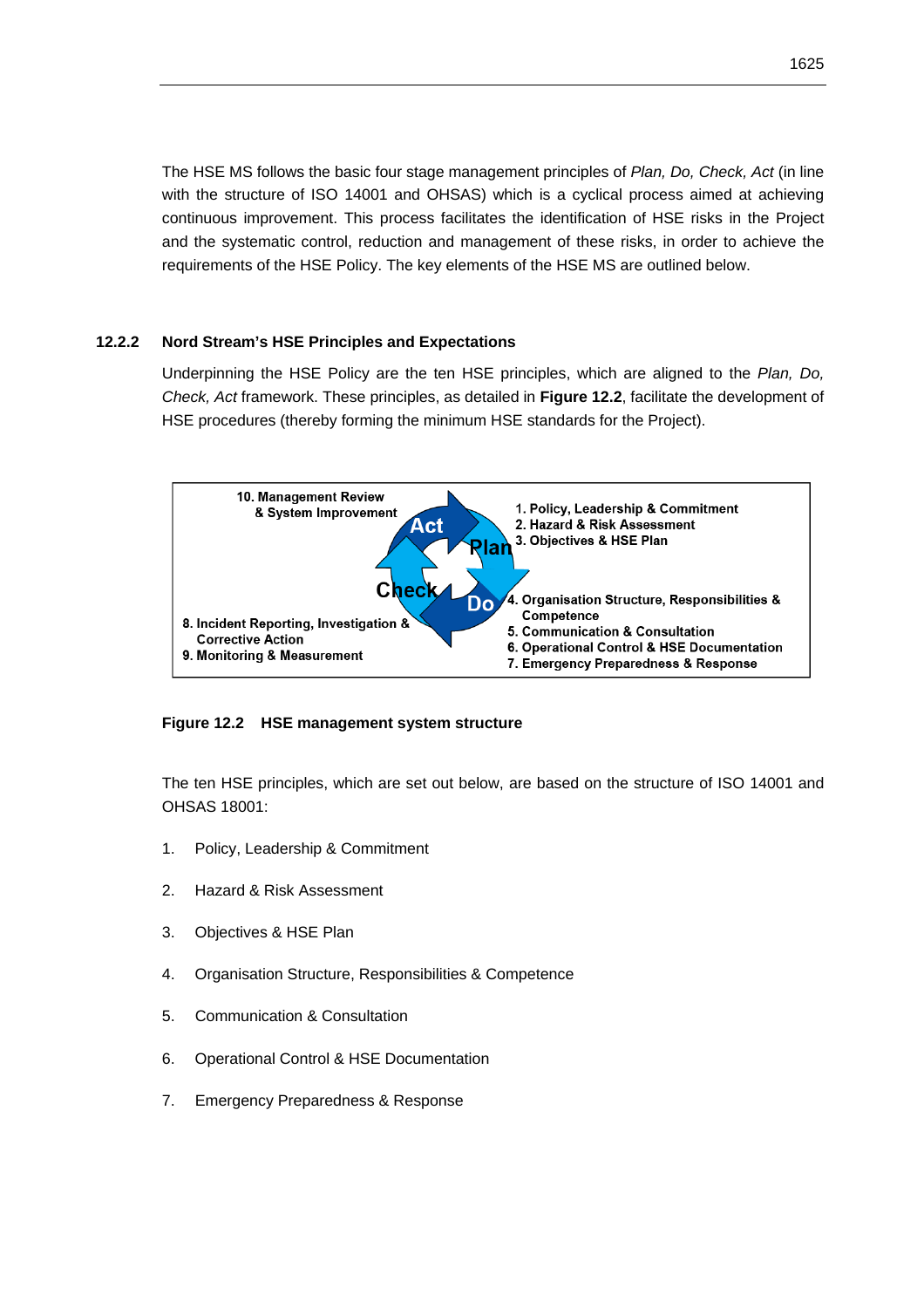- 8. Incident Reporting, Investigation & Corrective Action
- 9. Monitoring & Measurement
- 10. Management Review & System Improvement

To facilitate effective HSE management, each principle is intrinsically linked to associated expectations, to ensure Nord Stream's goals and objectives are clearly set out and supported by detailed guidance. These expectations have been extracted from Nord Stream's HSE MS documentation and reproduced in **Box 12.2**.

| <b>Principle</b>                 | <b>Expectation</b>                                                  |
|----------------------------------|---------------------------------------------------------------------|
| 1. Policy, Leadership &          | 1.1 The HSE Policy defines the general principles to be             |
| <b>Commitment</b>                | applied in the Project and in the Nord Stream                       |
| Senior management must define    | organisation, these principles include a recognition that           |
| the general HSE Principles, set  | harming people or the environment is not an acceptable or           |
| the Expectations and provide the | sustainable business practice.                                      |
| resources to develop, implement  | 1.2 The Policy must commit to complying with all applicable         |
| and maintain the HSE MS. They    | legislation, to strive for continual improvement in HSE performance |
| must demonstrate commitment      | and to set measurable goals (objectives).                           |
| and leadership through example.  | 1.3 The Policy shall be signed by the Managing Director to          |
|                                  | demonstrate formal commitment to HSE management.                    |
|                                  | 1.4 Senior management of the company shall provide leadership and   |
|                                  | visible commitment in order to drive the process for exemplary HSE  |
|                                  | performance.                                                        |
|                                  | 1.5 This commitment must be backed up with the necessary            |
|                                  | resources to develop and implement the HSE MS in order to achieve   |
|                                  | the objectives of the HSE Policy                                    |

# **Box12.2 Nord Stream HSE principles & expectations**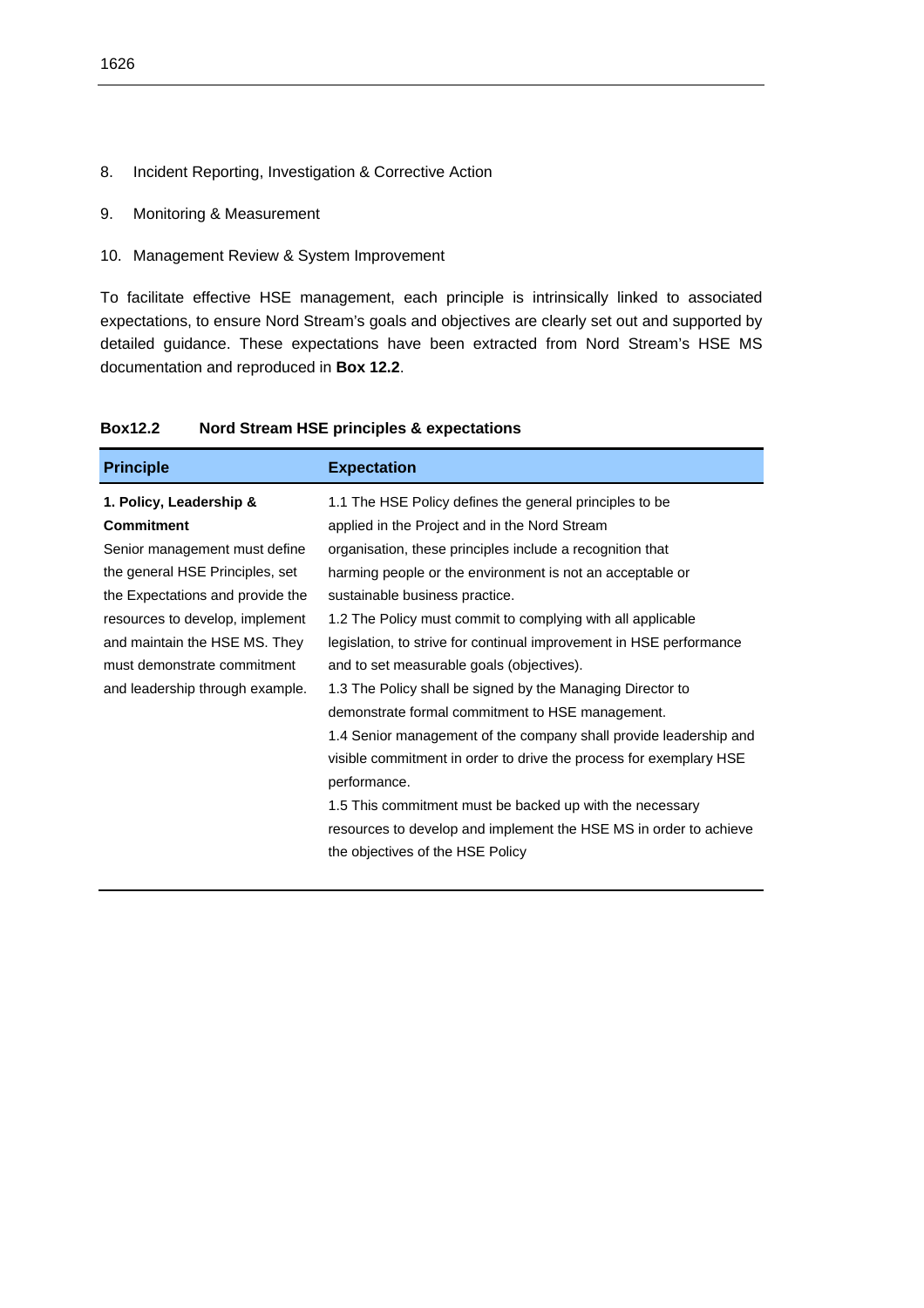| <b>Principle</b>                                                                                                                                                                                                                                                                                                                                            | <b>Expectation</b>                                                                                                                                                                                                                                                                                                                                                                                                                                                                                                                                                                                                                                                                                                                                                                                                                                                                                                                             |
|-------------------------------------------------------------------------------------------------------------------------------------------------------------------------------------------------------------------------------------------------------------------------------------------------------------------------------------------------------------|------------------------------------------------------------------------------------------------------------------------------------------------------------------------------------------------------------------------------------------------------------------------------------------------------------------------------------------------------------------------------------------------------------------------------------------------------------------------------------------------------------------------------------------------------------------------------------------------------------------------------------------------------------------------------------------------------------------------------------------------------------------------------------------------------------------------------------------------------------------------------------------------------------------------------------------------|
| 2. Hazard & Risk<br><b>Assessment</b><br>Operations must be planned<br>so that the Project can be<br>conducted efficiently, where<br>risk is minimised and legal<br>compliance is assured.<br>Planning involves the<br>systematic identification of<br>legal requirements, hazards<br>and impacts, followed by an<br>assessment and control of the<br>risk. | 2.1 All activities shall be conducted in a manner which complies with<br>the relevant laws and regulations.<br>2.2 There shall be a systematic and documented identification of<br>hazards and HSE impacts of all planned and continuing activities.<br>2.3 Hazard and impact information shall be used, in conjunction with<br>information on the operational activity, in<br>order to make an assessment of risk in terms of likelihood and<br>consequence of exposure.<br>2.4 Risk assessment information shall be used to determine<br>Safe guards and risk control measures, these shall be selected<br>according to the magnitude of the risk, legal requirements, accepted<br>industry practice and the commercial and business needs of the<br>Project.<br>2.5 Procedures shall be established for updating hazard and risk<br>assessments when there are changes to operational activities (see<br>Principle 6. Operational Control). |
| 3. Objectives & HSE Plan<br>The general purpose of the<br>management system is to<br>prevent our activities from<br>putting people and the<br>environment at risk. Specific<br>objectives need to be set,<br>measured and communicated<br>in order for the system to be<br>efficient and effective.                                                         | 3.1 For the whole Project Nord Stream shall set HSE objectives<br>following the Management Review of the management system (see<br>Principle 10). This shall occur at least annually.<br>3.2 The objectives shall relate to the significant risks and<br>impacts of the Project and shall be documented in the<br>HSE Plan which describes the actions, responsible persons and<br>timeframe required to reach these objectives.<br>3.3 The objectives shall be measurable and performance during the<br>year shall be monitored by management.<br>3.4 Contractors shall similarly develop a HSE Plan for their own<br>activity in the Project.                                                                                                                                                                                                                                                                                                |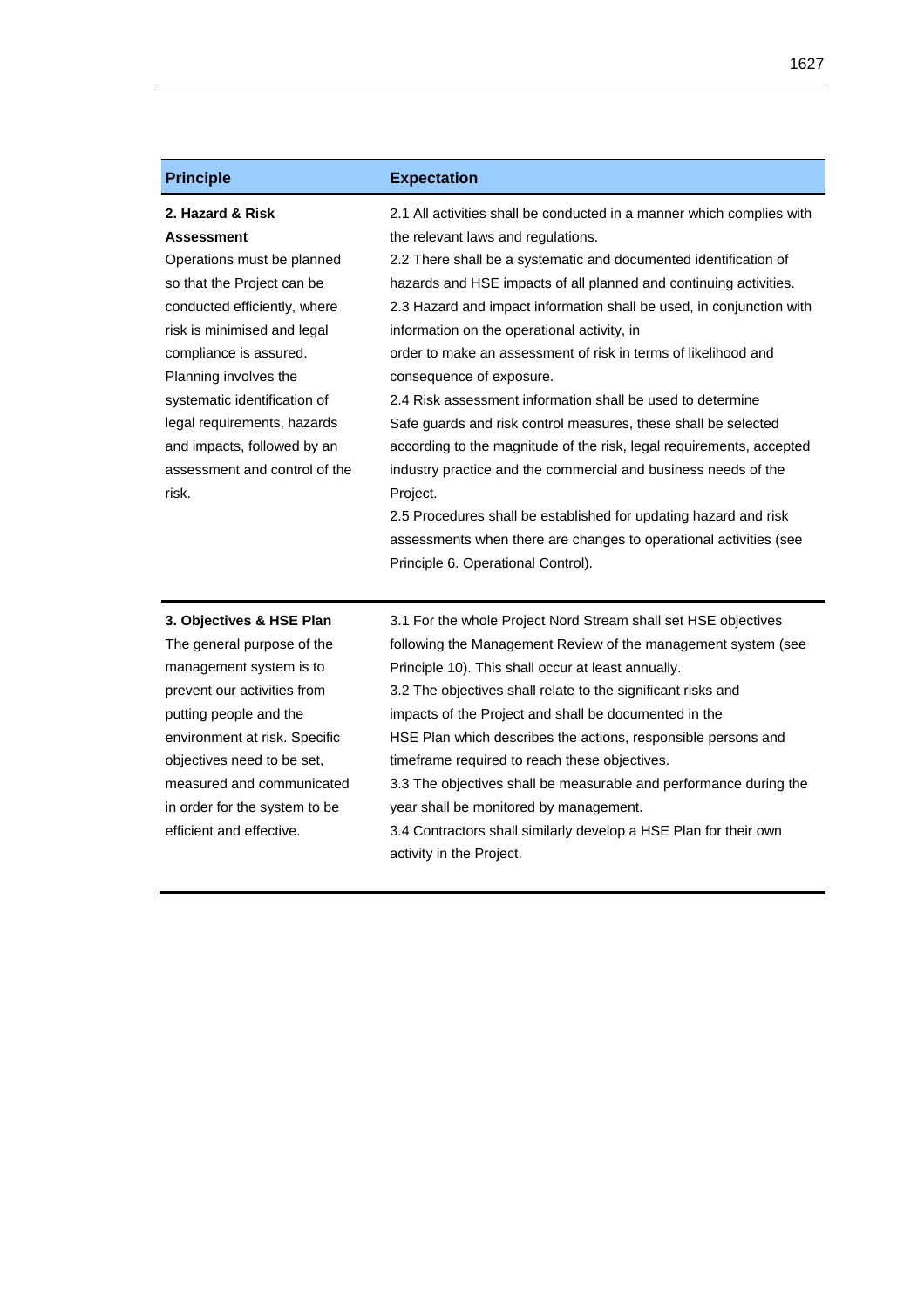| <b>Principle</b>                                                                                                                                                                                                                                                                                                                                                                                                                            | <b>Expectation</b>                                                                                                                                                                                                                                                                                                                                                                                                                                                                                                                                                                                                                                                                    |
|---------------------------------------------------------------------------------------------------------------------------------------------------------------------------------------------------------------------------------------------------------------------------------------------------------------------------------------------------------------------------------------------------------------------------------------------|---------------------------------------------------------------------------------------------------------------------------------------------------------------------------------------------------------------------------------------------------------------------------------------------------------------------------------------------------------------------------------------------------------------------------------------------------------------------------------------------------------------------------------------------------------------------------------------------------------------------------------------------------------------------------------------|
| 4. Organisation Structure,<br><b>Responsibilities and</b><br><b>Competence</b><br>HSE management is an essential<br>part of the Project. In<br>order for all duties to be<br>performed with due regard to<br>HSE, specific roles and<br>responsibilities need to be<br>defined and communicated.<br>Company and contractor<br>personnel shall be<br>appropriately trained,<br>experienced and competent to<br>work in a way which minimizes | 4.1 HSE shall be defined as a line management responsibility and<br>shall be integrated into all functions of the organisation.<br>4.2 HSE roles and responsibilities (duties and accountabilities) must<br>be defined for all safety critical positions, including those performed<br>by contractors.<br>4.3 All personnel shall have basic HSE training and induction,<br>relevant to the risks in their workplace and any legal requirements.<br>4.4 Management shall allocate sufficient resources to training and the<br>provision of specialist HSE support to ensure the correct levels of<br>competence are reached and maintained, relevant to the risk in the<br>workplace. |
| HSE risk.                                                                                                                                                                                                                                                                                                                                                                                                                                   |                                                                                                                                                                                                                                                                                                                                                                                                                                                                                                                                                                                                                                                                                       |
| 5. Communication &<br><b>Consultation</b><br>Arrangements shall be in place                                                                                                                                                                                                                                                                                                                                                                 | 5.1 The results of risk assessments and the risk control measures<br>required (including emergency procedures) shall be communicated to<br>relevant staff and contractors.                                                                                                                                                                                                                                                                                                                                                                                                                                                                                                            |
| for the communication of                                                                                                                                                                                                                                                                                                                                                                                                                    | 5.2 HSE roles and responsibilities shall be communicated to the                                                                                                                                                                                                                                                                                                                                                                                                                                                                                                                                                                                                                       |

relevant HSE information both internally within the Project and externally. Communication shall be in a language and style that is appropriate to those persons receiving the information. Employees shall be consulted on HSE matters and shall be encouraged to participate in improvement initiatives.

relevant persons, including contractors. 5.3 There shall be a system for disseminating HSE information

throughout the Project in order to promote lateral learning and the sharing of best practice.

5.4 There shall be a system for authorising communication of HSE information to relevant external parties. The system shall be governed by the principles of legitimacy and honesty.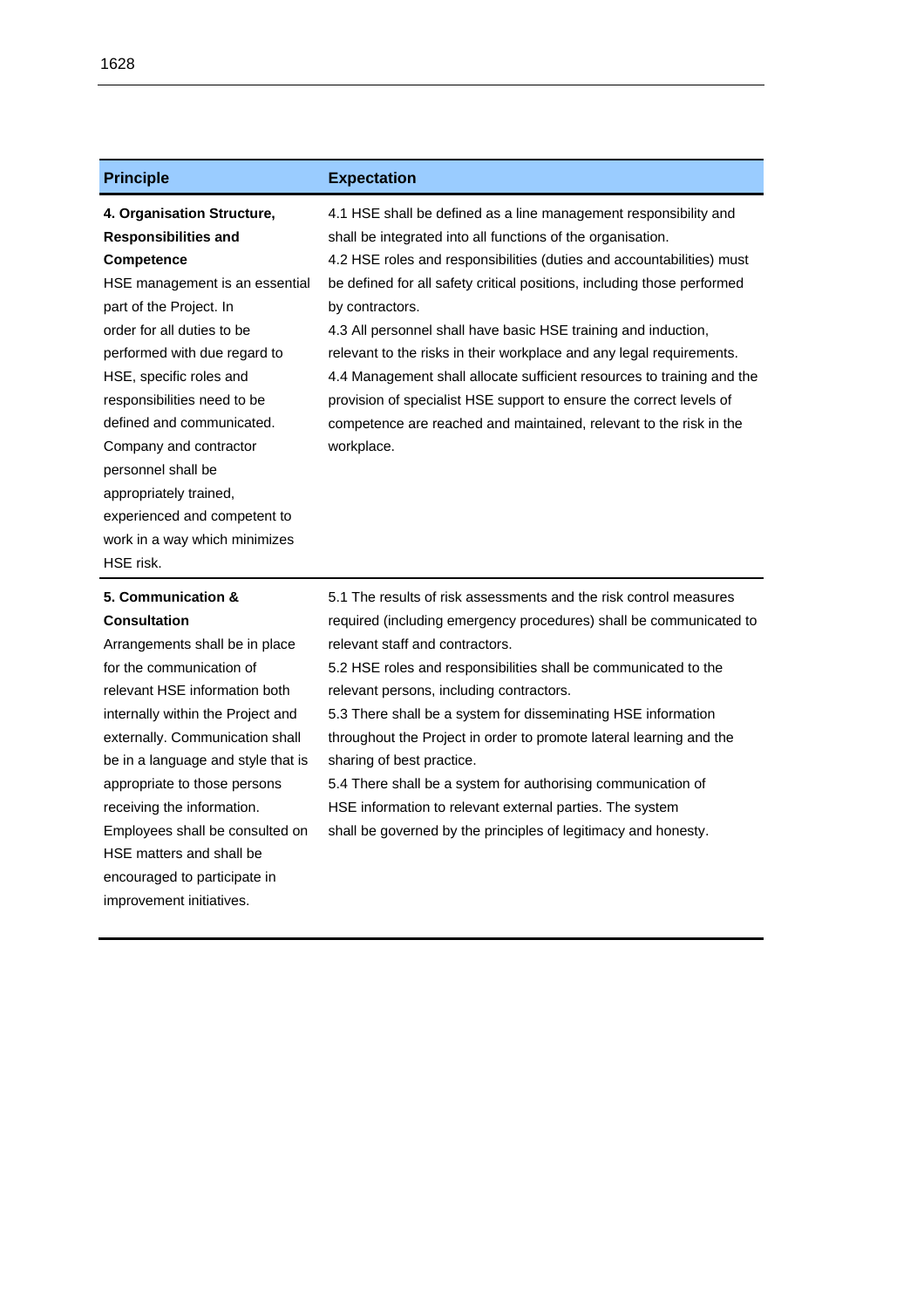# **6. Operational Control & HSE Documentation**

All company and contractor operations shall be conducted according to the HSE standards that have been set to minimise risk. The adverse HSE consequences of temporary and permanent changes in the Project shall be assessed, managed and authorised. It is essential that information on hazards and risks are properly documented and that written procedures define how activities shall be conducted in order to minimise risk.

### **Principle Expectation**

6.1 Written procedures shall be developed and implemented to ensure that the risks associated with planning, construction, commissioning, operating and maintaining the Nord Stream pipeline are adequately controlled.

6.2 All written HSE procedures shall be easily understandable, with practical requirements, and shall define the persons responsible for carrying them out.

6.3 Procedures shall be in place to ensure that HSE documentation is periodically reviewed, revised by authorised persons and made available so that only current versions are in use.

6.4 It shall be ensured that operational documentation such as drawings, work procedures, maintenance programs, monitoring records, etc. shall be accessible to the relevant staff and contractors and that there is cross referencing to relevant HSE documentation. 6.5 All equipment shall be used within its safe operating limits and in compliance with the relevant regulatory requirements. 6.6 Protective and safety systems shall be periodically tested and subject to a preventative maintenance program.

6.7 Systems are in place for re-assessing risk, approving (by an appropriate authority) and applying appropriate risk controls when operational parameters change (management of change). 6.8 Operations undertaken by contractors shall be subject to the minimum HSE requirements defined by Nord Stream. Contractors shall apply those minimum standards to subcontractors.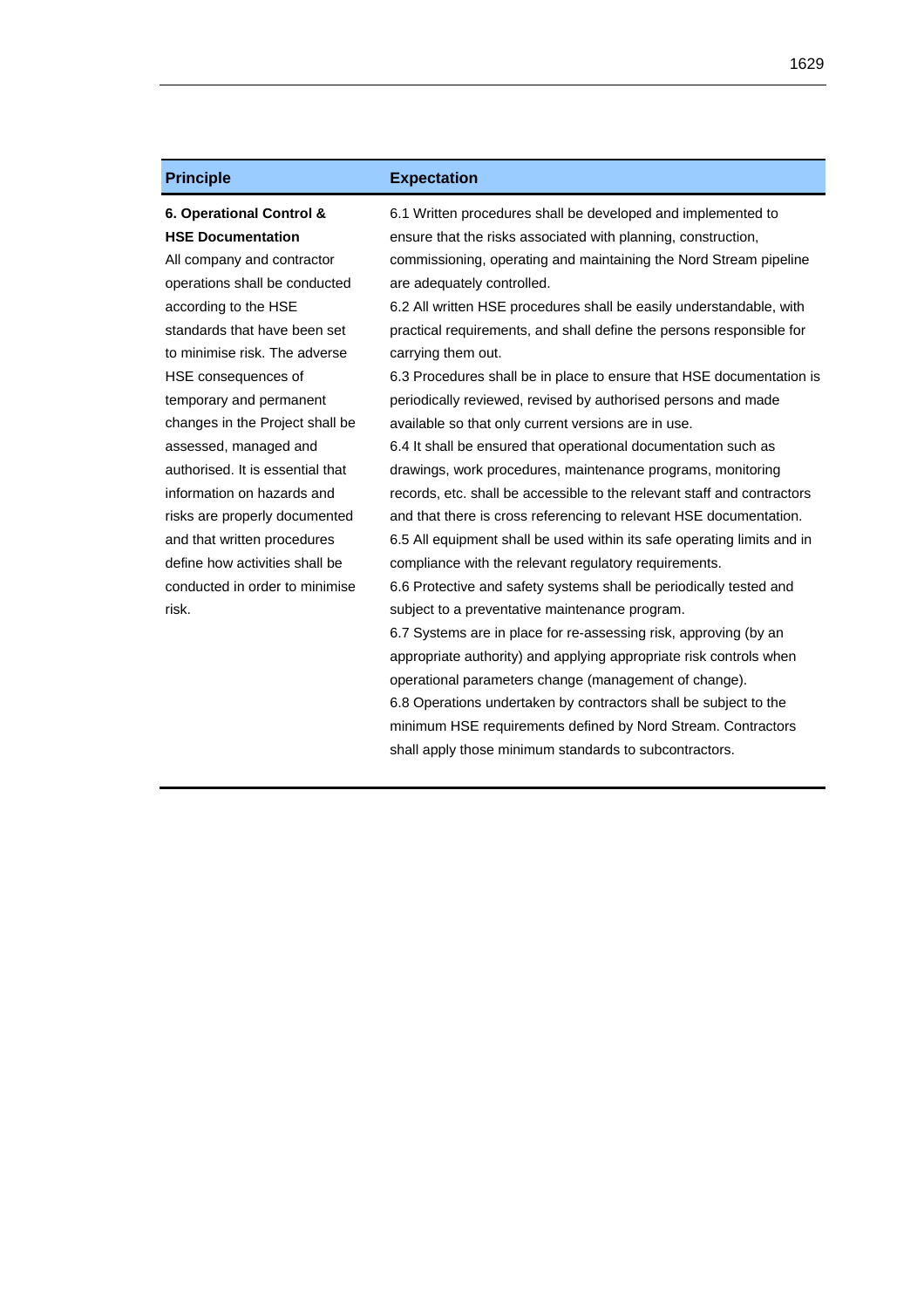| <b>Principle</b>                                                                                                                                                                                                                                                                                                                                                                          | <b>Expectation</b>                                                                                                                                                                                                                                                                                                                                                                                                                                                                                                                                                                                                                                                                                                                                                                                                                                                                                                                                 |
|-------------------------------------------------------------------------------------------------------------------------------------------------------------------------------------------------------------------------------------------------------------------------------------------------------------------------------------------------------------------------------------------|----------------------------------------------------------------------------------------------------------------------------------------------------------------------------------------------------------------------------------------------------------------------------------------------------------------------------------------------------------------------------------------------------------------------------------------------------------------------------------------------------------------------------------------------------------------------------------------------------------------------------------------------------------------------------------------------------------------------------------------------------------------------------------------------------------------------------------------------------------------------------------------------------------------------------------------------------|
| 7. Emergency Preparedness<br>& Response<br>Plans and procedures shall be<br>in place to respond to<br>foreseeable emergencies and<br>to minimise the HSE effects.<br>Plans and procedures shall be<br>periodically tested and<br>improvements made.                                                                                                                                       | 7.1 The Project shall have an emergency notification plan to ensure<br>proper and fast reaction to emergencies.<br>7.2 The Project shall establish an emergency response procedure to<br>manage emergencies in a manner appropriate to the risk.<br>7.3 All work locations shall have plans and procedures for responding<br>to fire and evacuation. Other types of emergencies shall be<br>addressed dependant on the level of risk and legal requirements.<br>7.4 Emergency plans shall be documented, accessible and easily<br>understood.<br>7.5 The effectiveness of plans and procedures shall be regularly<br>reviewed and improved, as required.<br>7.6 Plans and procedures shall be supported by training and, where<br>appropriate, exercises.<br>7.7 Equipment for detecting and responding to emergencies<br>shall be subject to a preventative maintenance program,<br>testing and calibration, according to the relevant standards. |
| 8. Incident Reporting,<br><b>Investigation &amp; Corrective</b><br><b>Action</b><br>Procedures shall be in place to<br>immediately respond to<br>incidents to minimise the<br>consequence. All incidents<br>shall be reported to the<br>appropriate level of<br>management. Serious<br>incidents shall be investigated<br>in order to determine root<br>causes and to prevent recurrence. | 8.1 Procedures shall be in place for immediately responding to<br>incidents (see Principle 7).<br>8.2 Procedures shall be in place for reporting incidents (actual and<br>potential accidents) to the appropriate level of management and,<br>where applicable, to external authorities.<br>8.3 The resources devoted to incident investigation and corrective<br>action shall reflect the potential consequence and not just the actual<br>consequence of the incident.<br>8.4 Investigations shall be conducted objectively in order to<br>determine root causes and to identify corrective actions that will be<br>effective.<br>8.5 Preventative actions and lessons learned from incidents shall be<br>communicated appropriately in the Project.                                                                                                                                                                                             |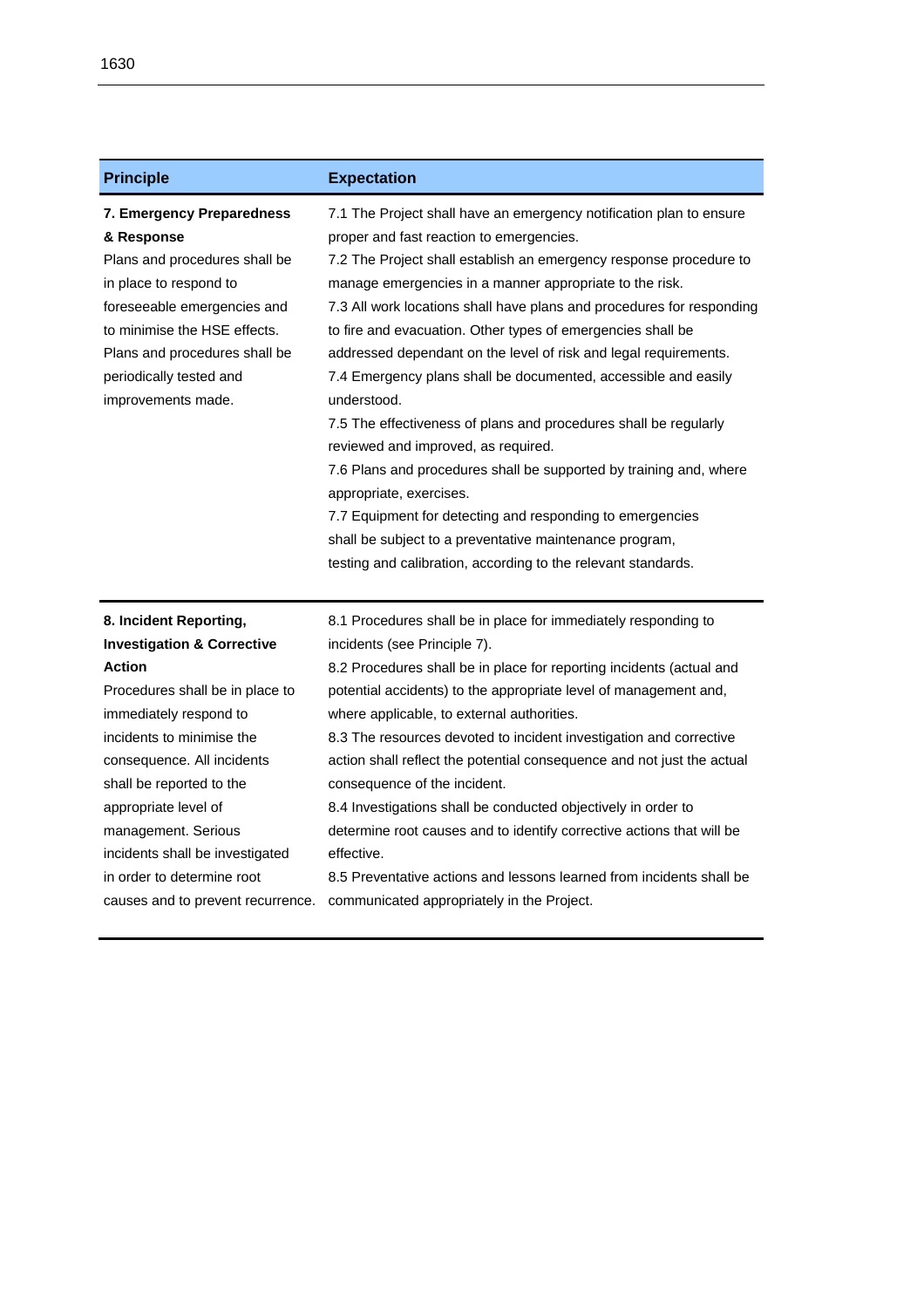1631

| <b>Principle</b>                                                                                                                                                                                                                                                                                                                  | <b>Expectation</b>                                                                                                                                                                                                                                                                                                                                                                                                                                                                                                                                                                                                                  |
|-----------------------------------------------------------------------------------------------------------------------------------------------------------------------------------------------------------------------------------------------------------------------------------------------------------------------------------|-------------------------------------------------------------------------------------------------------------------------------------------------------------------------------------------------------------------------------------------------------------------------------------------------------------------------------------------------------------------------------------------------------------------------------------------------------------------------------------------------------------------------------------------------------------------------------------------------------------------------------------|
| 9. Monitoring &<br><b>Measurement</b><br>The monitoring and<br>measurement of HSE<br>performance is required in<br>order to correct deficiencies in<br>the system and to provide a<br>quantifiable measure of<br>improvement over time.                                                                                           | 9.1 The performance criteria selected by the operation in order to<br>measure its HSE objectives (see Principle 3) shall be reported to<br>Management on a quarterly basis.<br>9.2 The scope and frequency of inspections and audits shall reflect<br>the level of risk.<br>9.3 Monitoring and measuring equipment shall be installed at<br>locations where a failure to detect a release of hazardous material or<br>energy would result in a serious incident or breach of legal<br>requirements.                                                                                                                                 |
| 10. Management Review &<br><b>System Improvement</b><br>Management shall formally<br>review the effectiveness of<br><b>HSE Management System</b><br>implementation. Actual<br>performance shall be compared<br>with the<br>requirements of the Policy and<br>Principles and opportunities for<br>improvement shall be identified. | 10.1 Management of the Project shall undertake a review, at least on<br>an annual basis.<br>10.2 HSE performance shall be reviewed in terms of incidents, audit<br>findings and how well the objectives of the HSE Plan have been met.<br>10.3 The effectiveness of the HSE Management System to deliver<br>the requirements of the HSE Policy shall also be reviewed, taking into<br>account likely changes in legislation and operational activities.<br>10.4 Opportunities for improvement in HSE performance shall be<br>identified and shall form the basis of the HSE Plan for achieving the<br>objectives for the next year. |

# **12.2.3 Nord Stream's HSE Procedures**

Supporting the ten HSE Principles and Expectations are Nord Stream's minimum standards. The HSE Procedures define how the minimum standards are to be implemented at all stages of the Project. Therefore, all contractors working on this Project will have to commit to achieving or exceeding Nord Stream's minimum standards in line with the HSE MS hierarchy illustrated in **Figure 12.2**.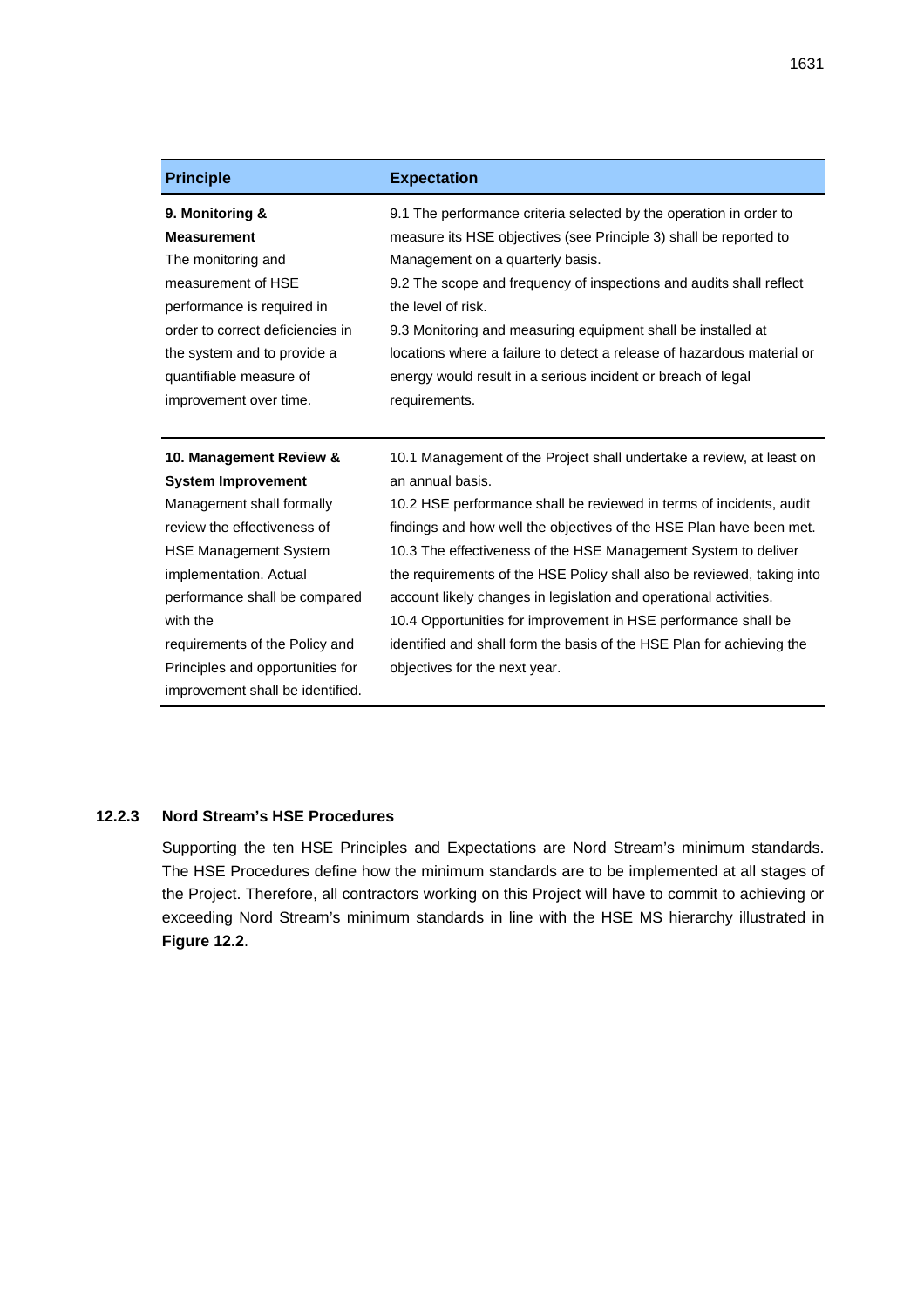# **12.3 Implementation**

#### **12.3.1 Roles and Responsibilities**

The roles and responsibilities of Nord Stream employees are clearly outlined in the HSE MS procedure *HSE Organisation and Responsibilities*. A separate document outlining the health, safety and environmental requirements for contractors has also been developed and is described in **12.3.2**. The relationship and responsibilities is illustrated overleaf in **Figure 12.3.**

In addition to this general description of organisation and responsibilities for HSE, each procedure describes detailed responsibilities relating to the subject of the procedure. The general principle that HSE is a line management responsibility and that sufficient professional HSE support and advice must be provided to Nord Stream management, is applied throughout.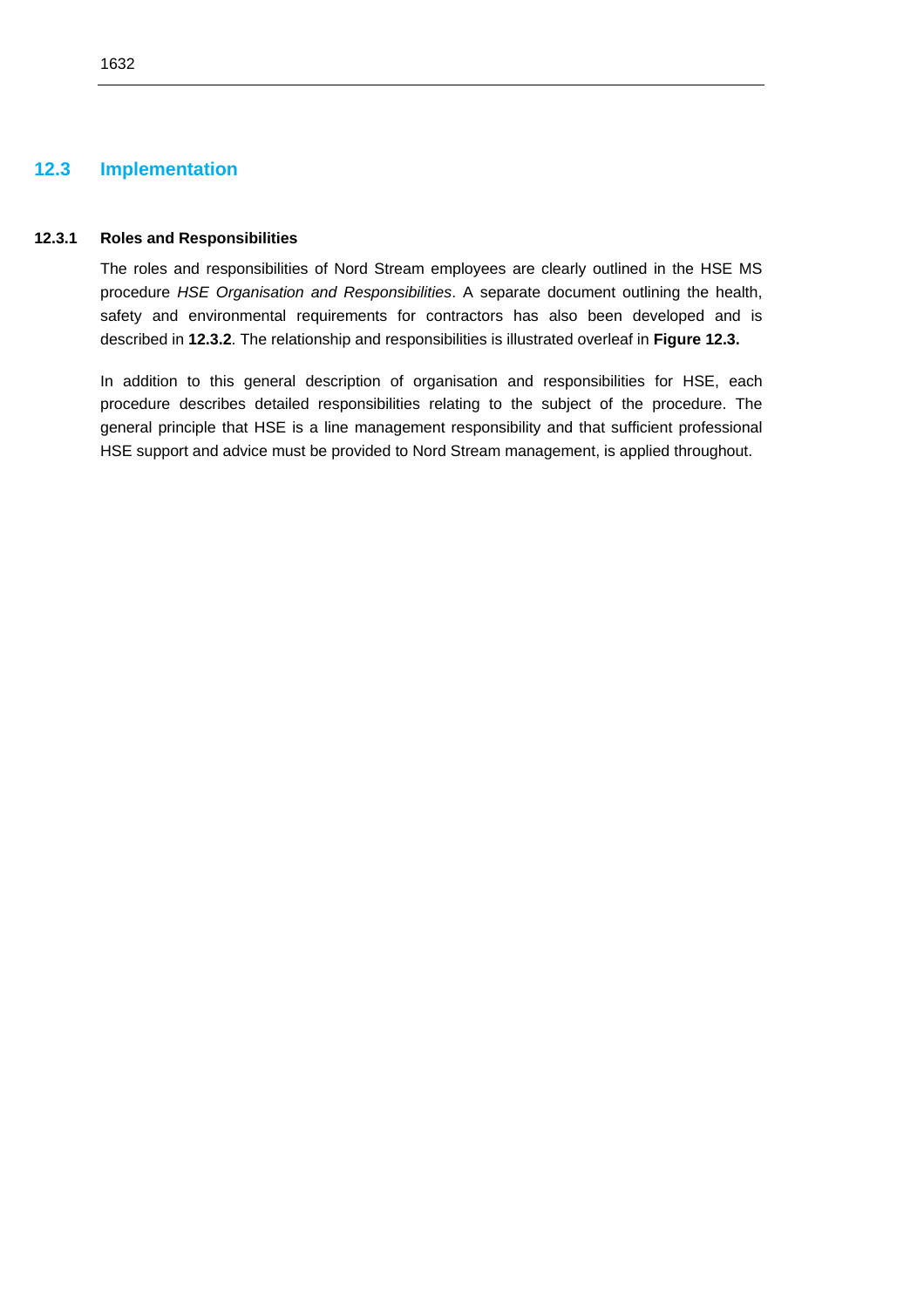



1633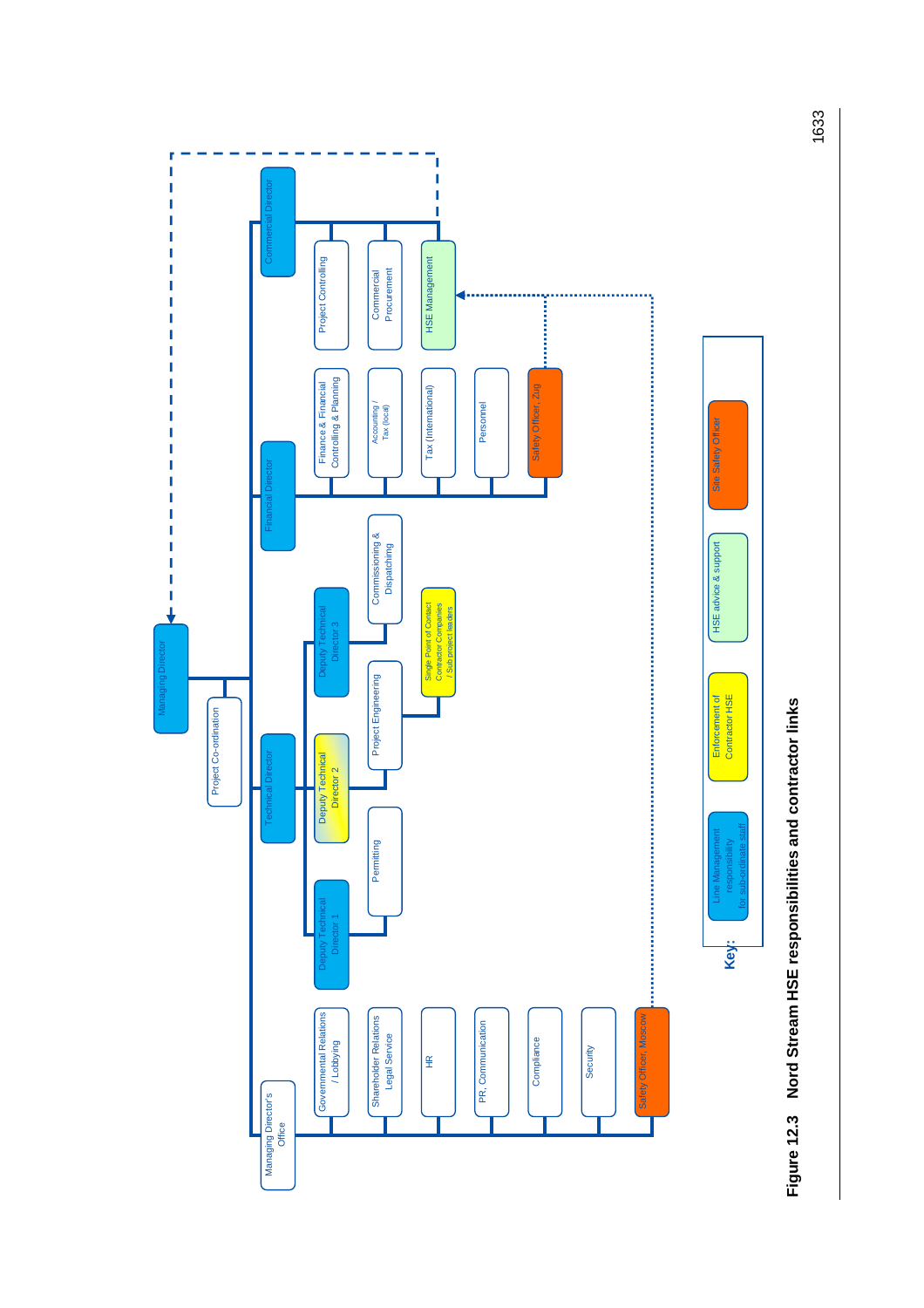The Company Representative (Nord Stream's Single Point of Contact, responsible for each contract), in conjunction with the HSEQ Manager, is responsible for communicating with the contractor in relation to:

- Ensuring the HSE plans are suitable and sufficient and are subjected to prior approval
- Specifying the appropriate technical HSE standards for the work
- Monitoring the implementation of the HSE plans
- Ensuring compliance with specific HSE procedures (both Nord Stream's and the contractor's own)

#### **12.3.2 Contractor Management During Construction**

Construction of the pipelines will be carried out by contractors on behalf of Nord Stream under the direction of the Nord Stream Project team. Nord Stream is aware of the need to provide the contractors with a set of minimum HSE standards to be implemented during construction. Contractors will be required to implement a HSE Management System in line with the principles of OHSAS 18001 and ISO 14001 and meet or exceed the standards set by the Nord Stream HSE MS. This requirement will be incorporated into all contracts.

This strategy will ensure consistency in approach towards environmental and social performance, and implementation of the Project wide commitments, standards and requirements across all aspects of the Project and by all contractors.

The management of the significant environmental and social risks and impacts will be part of the objectives of the HSE Plan. These will be defined in a specific Environmental and Social Management Plan (ESMP) in advance of each major phase of the Project, i.e. construction, precommissioning and commissioning, operation and decommissioning. Each ESMP will capture all of Nord Stream's commitments from the EIAs and its obligations from the permits for each of the phases to be implemented. The ESMPs will be supported via subsidiary plans that will address specific issues of concern to that phase (such as management of vessel movements during construction, for example). Where appropriate, these subsidiary plans will be implemented by contractors under Nord Stream's direction, but Nord Stream will retain accountability for their effective implementation.

A brief overview of typical support plans is presented in **Section 12.4**. A comprehensive register of all Project commitments is currently under development. This register will capture all material Nord Stream commitments contained in the five national EIAs and the Espoo Report.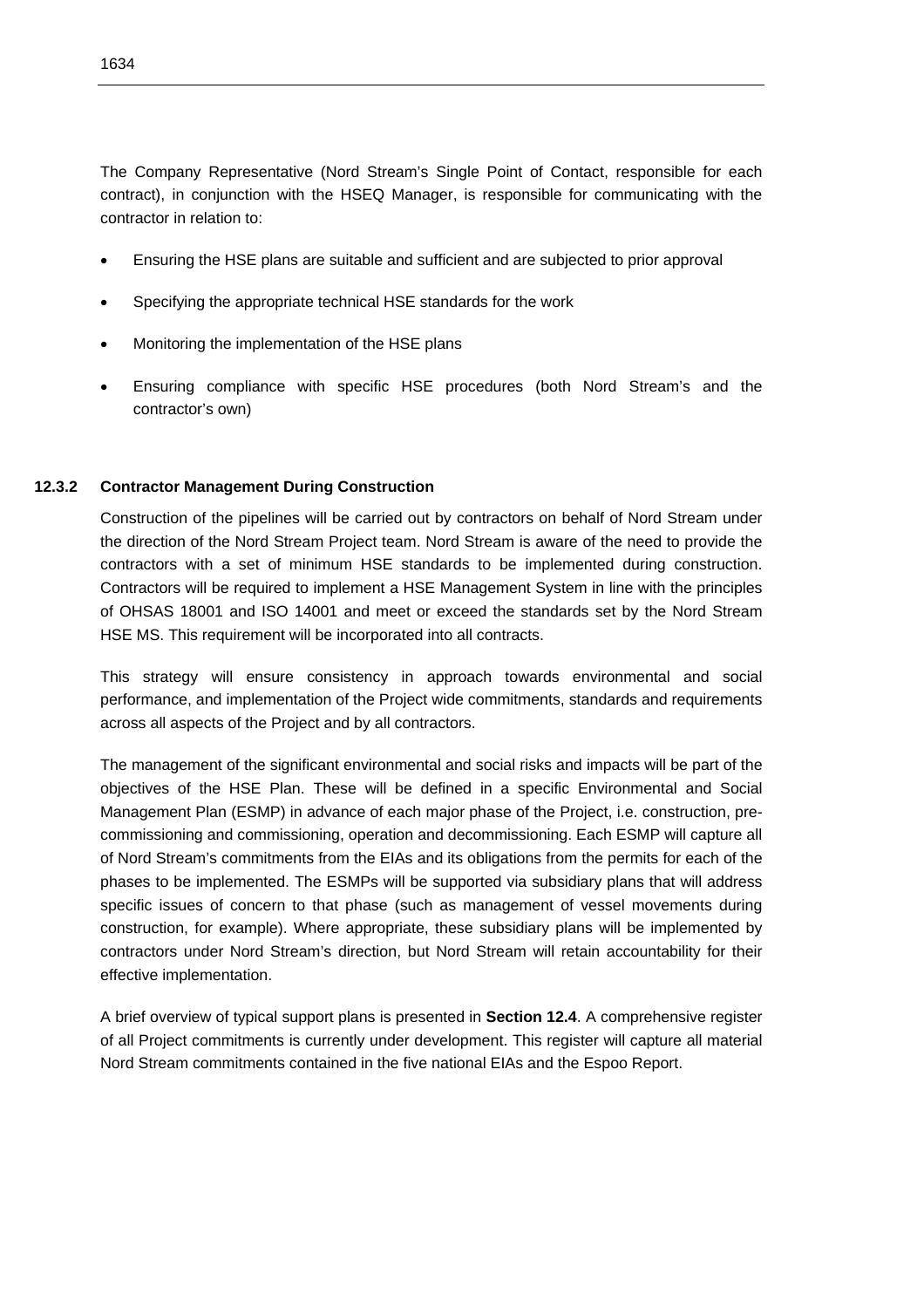As discussed above Nord Stream will appoint a Company Representative for each major contract (such as pipe-laying, for example). The Company Representative will be responsible for reviewing the HSE performance of the assigned contractor and ensuring that the contractor incorporates all EIA commitments and permit conditions into the contractor's method statement and field execution.

# **12.4 Supporting Environmental Management Plans**

The following plans have been (or are in the process of being) developed based on industry experience of implementing international marine pipeline Projects of a similar scale.

- Pipe lay reinstatement plan
- Pollution prevention plan
- Chemical management plan
- Waste management plan
- Emergency notification and response plan
- Vessel management plan
- Pre-commissioning plan

# **12.4.1 Pipe lay Reinstatement Plan**

A large proportion of potential Nord Stream pipelines' impacts are associated with the various pipe lay activities and the significance of the realised impacts will be directly reliant on the rigorous implementation by the pipe lay contractor of the various mitigation and management measures that have been incorporated into the Project. In this regard, a specific Pipe lay Reinstatement Plan (RP) will be developed prior to commencing construction of the pipelines to ensure that the pipe lay contractor (and subcontractors) implement the Project in the way that is intended. The plan will reflect Nord Streams commitments arising out of the environmental assessment process as well as the requirements stated in permits. The Nord Stream ESMP will monitor the effectiveness of the reinstatement plan and the results of the monitoring will be used to identify where the RP needs to be modified.

The RP will be applicable to both sub-sea and terrestrial elements of the pipelines construction.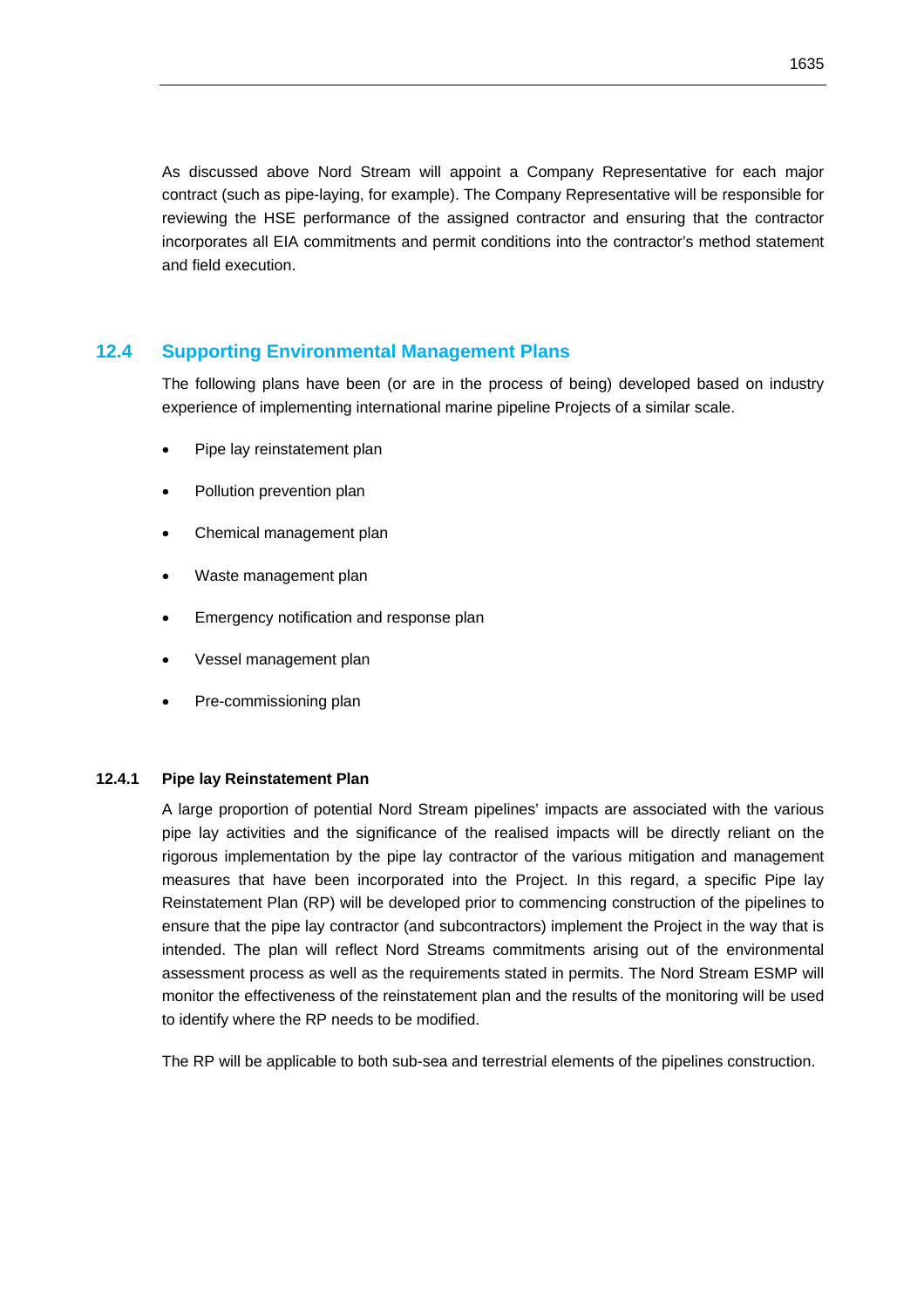### **12.4.2 Pollution Prevention Plan**

A Pollution Prevention Plan (PPP) is to be developed which will outline the Project wide approach to removing or reducing the risk of pollution occurring during the course of the Project. The PPP will be a high level document outlining the overall approach to pollution prevention and will address such topics as:

- Risk identification and reduction
- Site inspection practices
- General principals on emissions to air, water and soil

# **12.4.3 Chemical Management Plan (CMP)**

During the construction phase of the Project there are likely to be a wide range of chemicals needed and used both on land and at sea. The prevention of fuels spills is a particularly important aspect. Contractors will be required to submit Chemical Management Plans for approval by Nord Stream prior to the commencement of construction. Nord Stream has developed a Chemical Management Policy defining the standards for ensuring chemicals are managed so that the risk to individuals and the environment is minimized. It also specifies the content of Chemical Management Plans and includes:

- Specifying persons responsible for plan implementation
- The maintenance of chemical inventories
- The maintenance of MSDS records
- Documented risk assessments relating to the use of the chemicals
- Documented procedures for storage, labeling and use
- Prevention of incidents and emergencies
- Emergency response procedures
- Arrangements for training

The CMP will feed into and will be aligned to the PPP, waste management plan, emergency response plan, as well as the more general health and safety requirements defined in HSE MS procedures. The CMP will make specific reference to the storage, transportation and transfer of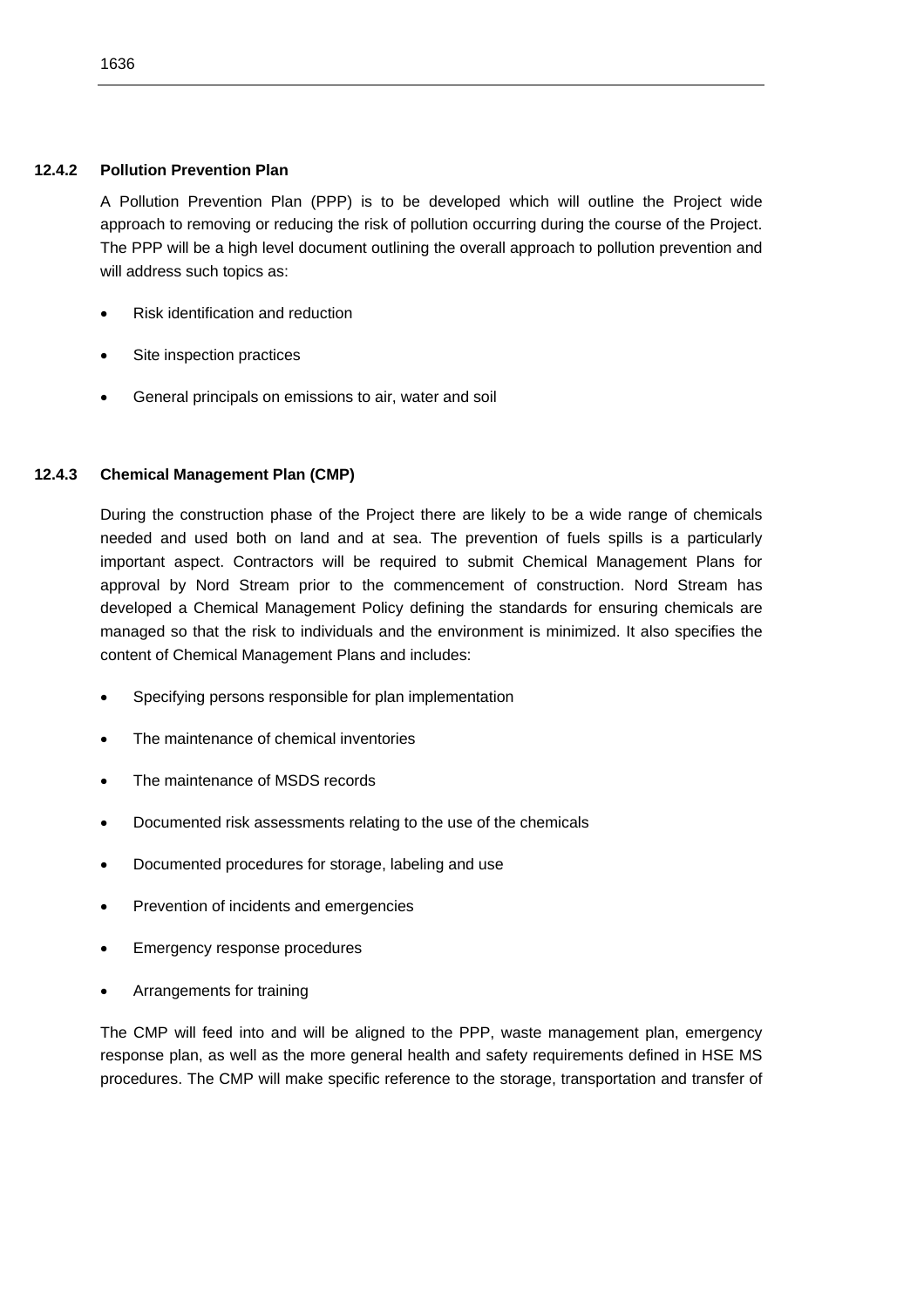- Overflow prevention systems
- Spill containment systems
- Sumps and drainage systems
- Alarm systems including high level alarms
- Fire and explosion prevention systems
- Inspection and maintenance programmes for equipment and instrumentation
- Asset integrity programmes
- Spill prevention and emergency response training for its personnel

# **12.4.4 Waste Management Plan**

Nord Stream has developed a Waste Management Policy. Specific waste management plans will be developed for each phase of the Project to ensure that the commitments in the policy in relation to minimisation, monitoring, reporting and compliance with legal requirements are maintained.

The waste management plans will address waste produced during the construction and operational phases of the Project and at facilities on land and at sea.

The waste management plans will identify the type, source, quantity and disposal route for each waste stream in a "cradle to grave" approach. Approved disposal options or contractors will be identified and details of reporting, monitoring and auditing of third party contractors will be specified.

# **12.4.5 Emergency Notification and Response Plan**

This plan is currently in place. The purpose of the plan is to provide contractors and Nord Stream employees with the clearly defined procedure to follow in emergency situations. The plan focuses on the procedure for notifying Nord Stream management in the event of an HSE emergency and outlines the responses to be taken by senior management. This plan is subject to regular review and will be developed further to address both construction and operational phases in advance of their implementation.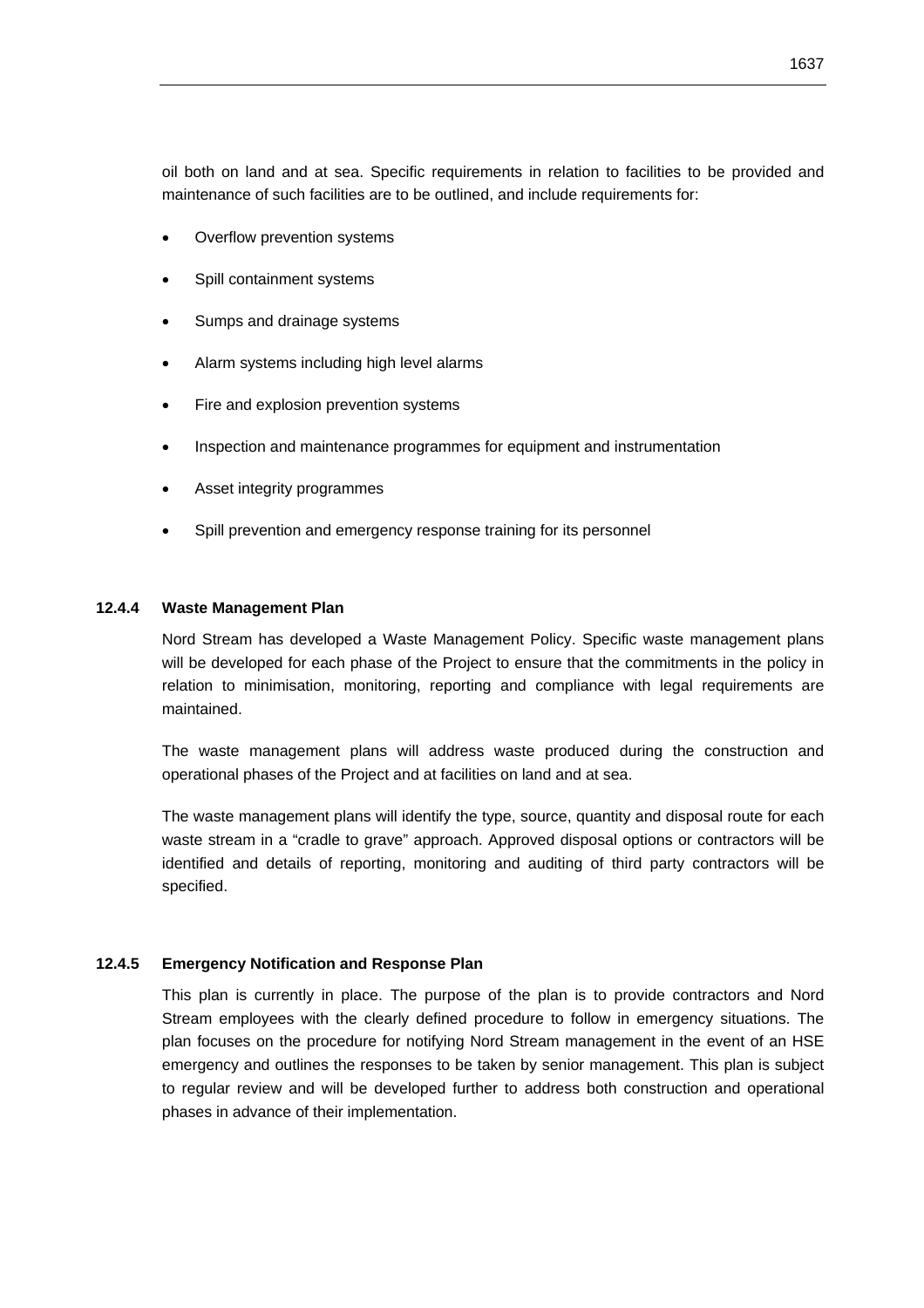#### **12.4.6 Vessel Management Plan**

Considering the number of vessels to be used in the construction of the pipeline, including the pipe laying vessel and support vessels, it is important to develop a specific vessel management plan. This plan will reflect commitment to such practices as the use of accepted and standard shipping lanes, operation in sensitive areas and reporting of ice breakage, monitoring for mammals, interfacing with the CMP and Waste Management Plan as well as referencing the minimum legal international HSE requirements.

#### **12.4.7 Pre-commissioning Plan**

A specific plan will be developed for the management of environmental issues around the testing and commissioning of the pipeline. Potential impacts and associated mitigation measures identified in the EIA will form the basis for this plan. The plan will specifically address:

- Abstraction of water for pre-commissioning
- Treatment of water to be used in pre-commissioning
- Treatment and discharge requirements of pre-commissioning waters

The plan will also outline the monitoring required to ensure discharges meet the limits set out in the relevant permits, which will be incorporated into the overall environmental monitoring programme, along with the reporting requirements to Nord Stream and the relevant national authorities.

# **12.5 Supporting Management Requirements**

# **12.5.1 HSE Training and Awareness**

An HSE Induction is given to all employees when they join the company. The induction includes the following topics:

- Site orientation and emergency procedures
- General HSE rules, regulations and access to HSE documentation
- Information on the HSE Management System

Training needs in relation to job function are assessed each year during the personal appraisal with the individual's line manager. HSE training, either internally or from an external training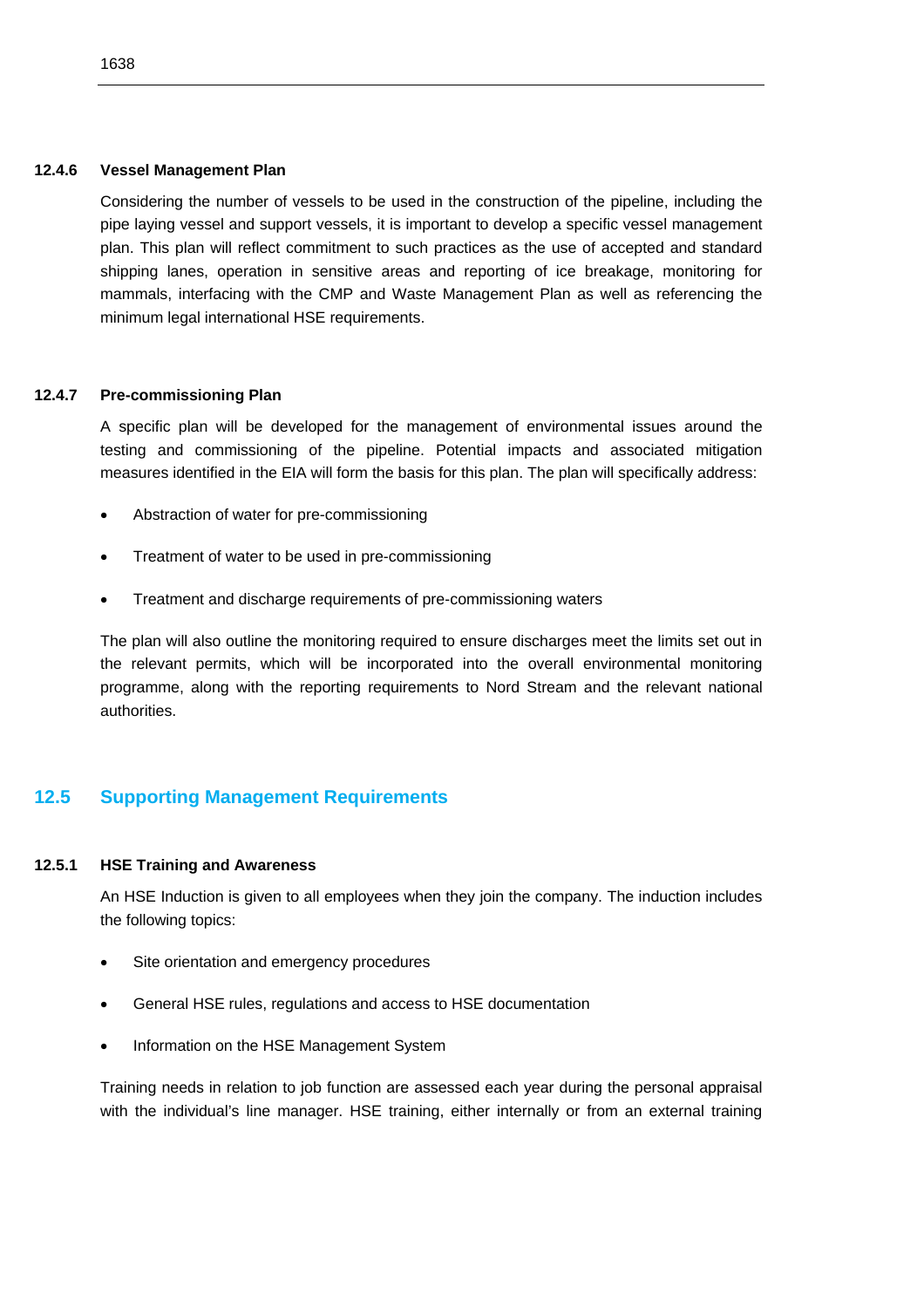provider, is decided at this time. There is also provision to provide training in addition to that identified during the appraisal, subject to line management approval.

HSE training and competence of contractor and sub-contractor personnel is a key requirement of contractual agreements and is closely monitored by Nord Stream during the execution of the work.

# **12.5.2 Ensuring Effective Implementation of the HSE-MS**

As part of the "Check" phase of the *Plan, Do, Check, Act*, management process see **Figure 12.2**  Nord Stream has developed a HSE Audit and Inspection Procedure.

Assessment of the effectiveness of contractor and supplier management systems will be carried out through planned audits and unannounced inspection of sites. The HSE Audit and Inspection Procedure outlines the overall framework of how audits and inspections are scheduled and carried out and includes detailed requirements relating to demonstrating the implementation of contractor HSE Plans. The procedure is designed to allow the scheduling of audits and inspections to be directed towards those areas of high risk, but can be altered in response to any incidents and weaknesses detected in the contractor's system.

The Nord Stream HSE Manager has overall responsibility for scheduling, review of reports and tracking of non-conformances.

As stated, audits are directed towards areas of high risk and are carried out to assess compliance with the standards defined in the HSE MS, such as:

- Minimum HSE Standards for Contractor Worksites
- The Contractor's HSE Plan
- HSE Incident Reporting and Investigation Procedure
- Internal and External Communication Procedure
- Pollution Prevention Plan
- Chemical Management Plan
- Waste Management Plan
- Vessel Management Plan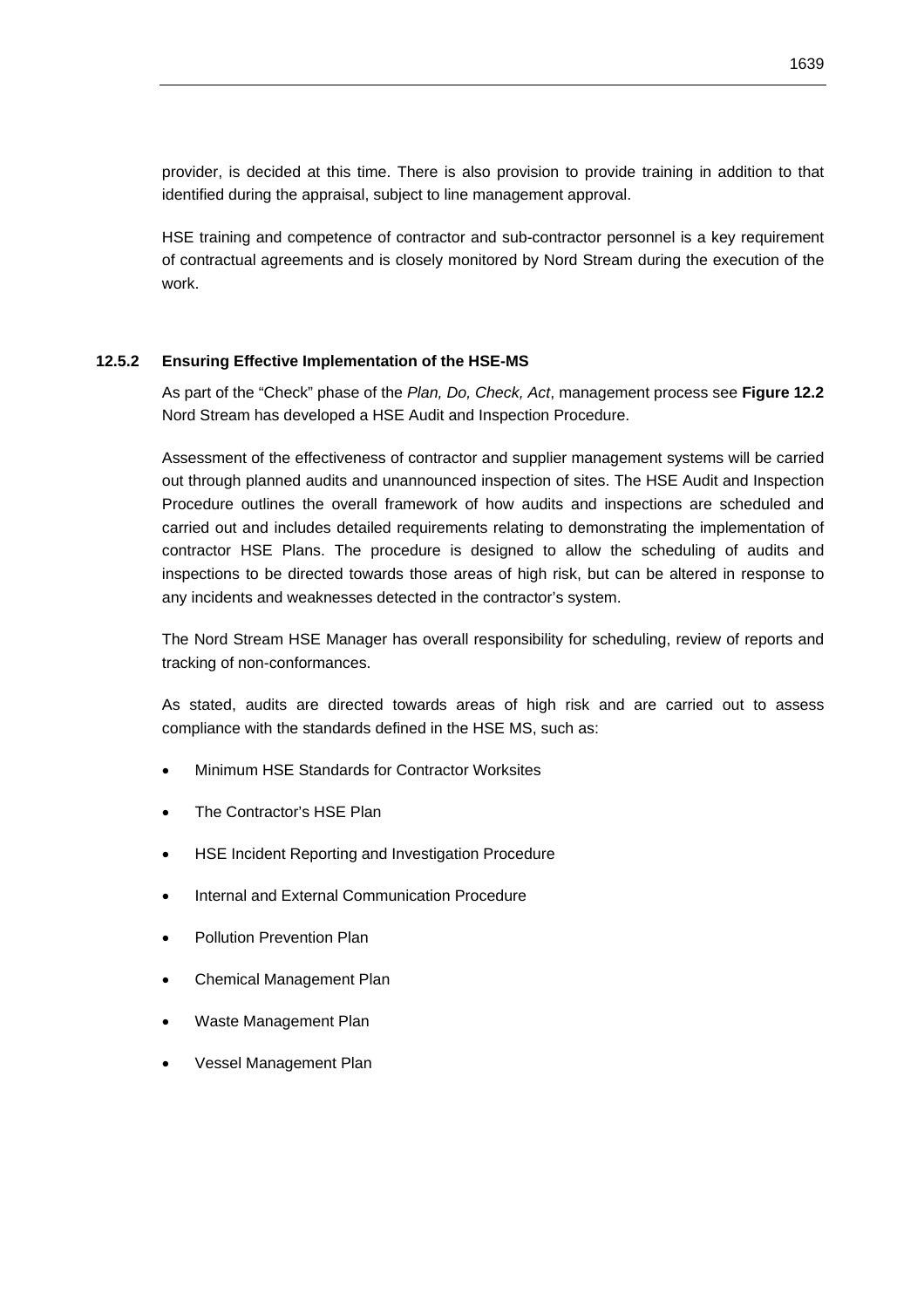# **General considerations**

Gaps and uncertainties in information regarding the Project and the EIA process inevitably remain at the time of completing the environmental assessment process, prior to the start of construction. The HSE MS, and more specifically the HSE Plan, requires formal "management of change" procedures to be implemented so that changing circumstances and / or re-evaluation of initial assumptions made can be fully considered and the implication for the EIA can be resolved.

# **Timing and the EIA process**

The Nord Stream EIA process was initiated in 2005 alongside early Project feasibility studies and has been completed alongside more detailed design. It has therefore had the opportunity to influence Project development as the environmental aspects and impacts were identified in parallel to the design engineering. It has also allowed stakeholder consultation to take place and to influence the pipeline design. As a result, there is good alignment between the scope of the EIA and the detail on how the Project will be executed. Consequently, major changes to the Project that may influence the findings of this EIA are not expected to occur.

# **Dealing with uncertainty and future changes**

However, it is important to realise that uncertainty is an inherent feature of EIA. In the case of the Nord Stream pipelines, the main areas of uncertainty are the understanding of the baseline environment (ecosystem, habitats etc.) and in the assumptions made during the impact assessment.

At this stage of the Nord Stream Project development, the Project design is well developed, certainly sufficiently to enable all of the potentially significant impacts to be identified and assessed. Identifying any key remaining uncertainties, i.e. those that could materially have some influence on the assessment of impacts presented in earlier sections, is intended to allow plans to be put in place to acquire the outstanding information and continue to take account of it as part of the overall Project ESMP.

Where uncertainty is present, it needs to be dealt with in a structured and transparent way. The system implemented by Nord Stream for dealing with post-EIA submission design changes will also serve to manage current uncertainty. The EIA Change Management System for dealing with design changes and uncertainty recognises three orders of change/uncertainty:

 A first order, where the change or uncertainty is largely immaterial to the EIA findings. The only necessary action is to amend the 'Commitments Register' and Project ESMP to (if necessary) reflect how this change or uncertainty is ultimately resolved.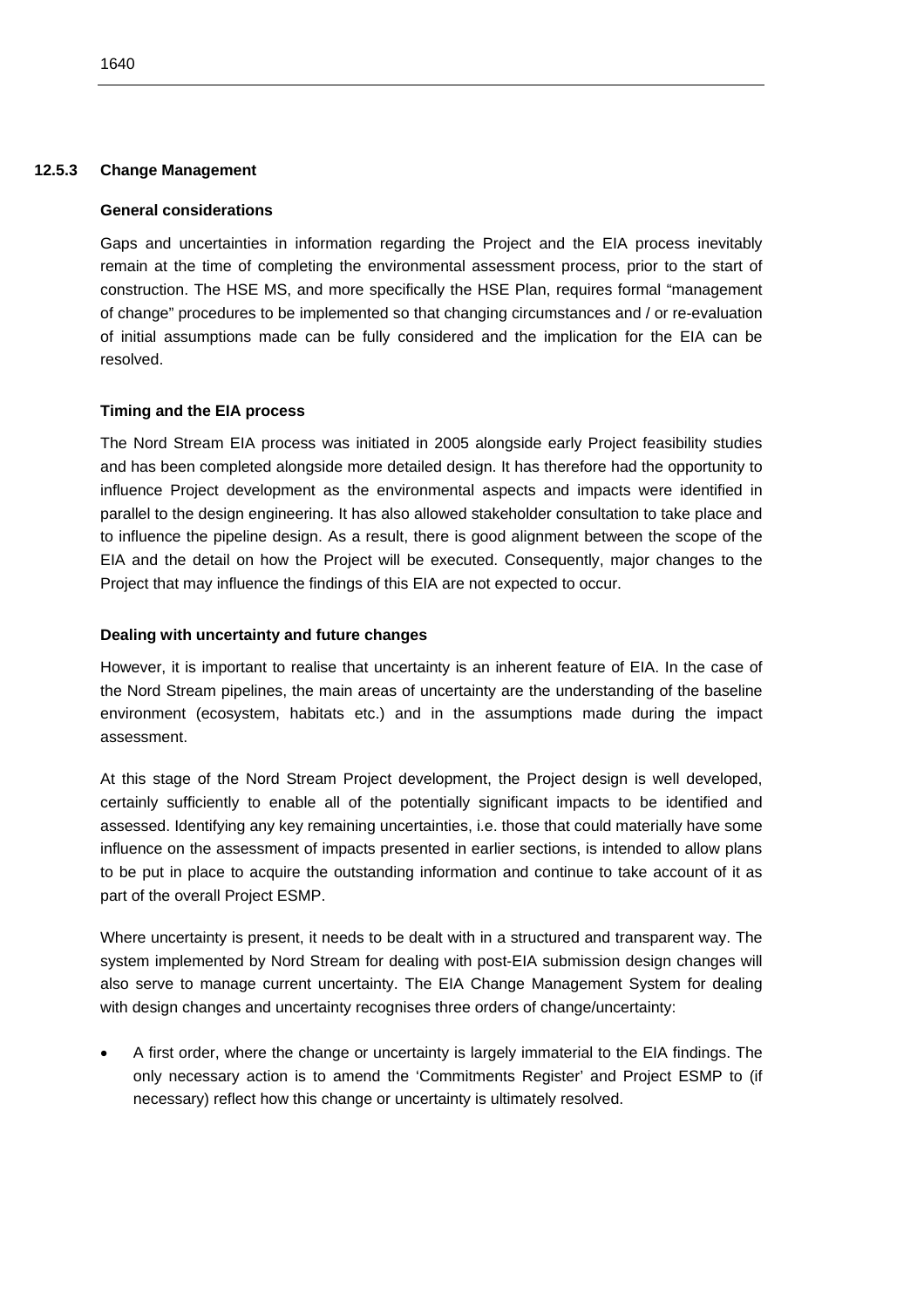- A second order, where the change or uncertainty is material to the EIA findings, but is within the boundaries of the defined Project base-case covered by this EIA. The required action is to define the change, assess impacts and mitigation. Frequently this will impact one or more of the management plans and if significant, additional notification and consultation with other stakeholders
- A third order, where a future design change or uncertainty leads to a departure from the base-case, or a key aspect of it. An addendum to the EIA and formal submission and approval process are likely to be required

The way in which these changes or uncertainties will be dealt with in the period following completion of this ESPOO Report is shown in**Figure 12.4**.

In order to ensure a robust management of change process is applied during the Project, the Nord Stream HSE MS will include a requirement for the Contractor to classify any changes in design or process and to assess these changes to establish whether or not it affects the significance of environmental impacts and related mitigations. The Nord Stream will follow the Management of Change process where any significant environmental impact should be highlighted.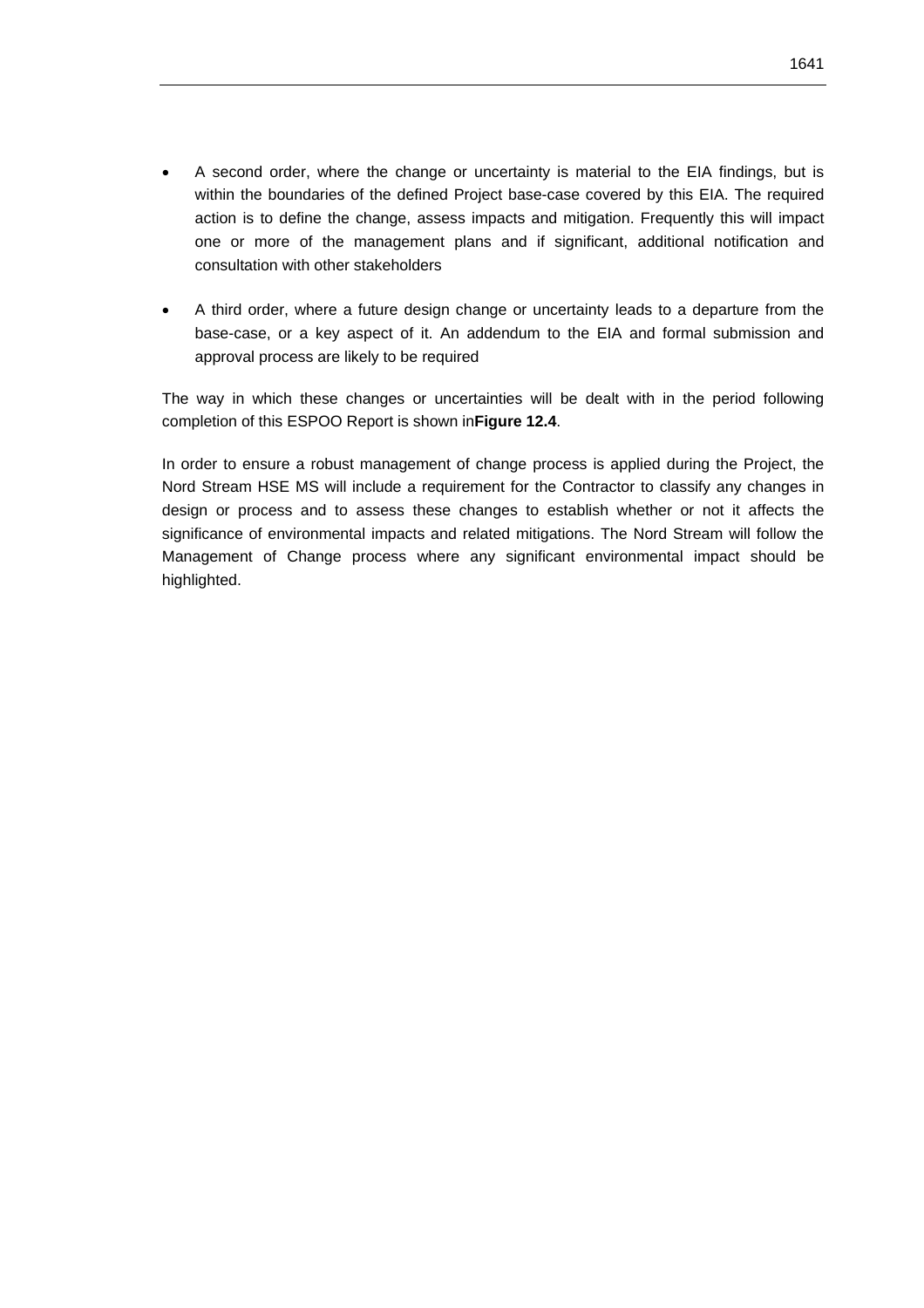

**Figure 12.4 The EIA process for dealing with uncertainty and post-submission design change** 

#### **12.5.4 Third Party Communications Procedure**

Nord Stream will develop a structured procedure for dealing with all communications from third parties, such as members of the public, NGOs, workers employed by Nord Stream's contractors and the other Stakeholders. The objective of the Third Party Communications Procedures will be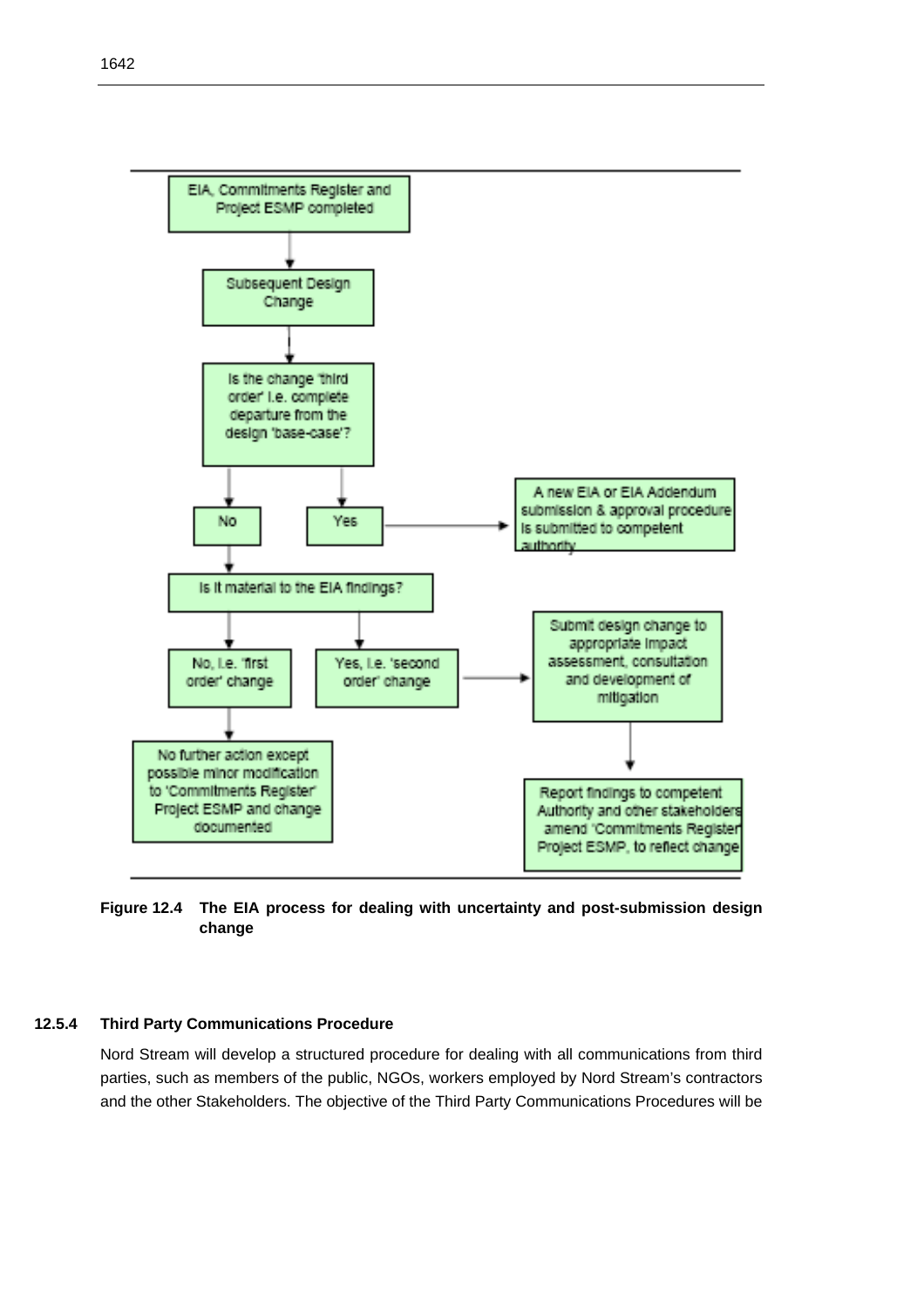to capture all incoming communications, whether oral or written and whether of complaint, grievance, communicative or any other nature. The procedure will provide for the communication to be logged and directed to an appropriate party for a considered response to be provided to the initiator of the communication. All outcomes will be recorded.

# **12.5.5 Reporting**

The HSE MS procedure defines the requirements for a programme of internal and external reporting through all stages of the Project. Contractors will be required to fully comply with the reporting programme, in terms of timely submissions and detail of reporting.

The reporting programme is anticipated to include the following components:

- Audit and inspection reporting
- Reporting of incidents, causing environmental pollution, injuries or delays or potential delays or implications for the work
- Compliance reports demonstrating compliance with all relevant requirements of the EIA, permits, etc as they relate to the contractors scope of works and highlighting any areas of non-compliance and remedial actions
- Revised schedules detailing progress of specific tasks

Specific communication channels will also be developed to facilitate the provision of external communications and reporting from Nord Stream to the relevant National Authorities and Espoo.

# **12.6 Management During Operation**

Prior to the start-up and operation of the pipeline, Nord Stream will establish a dedicated Operations Department, responsible for the pipeline operation under all conditions. Key personnel within this department will be fully trained to operate the pipeline utilising specific protocols and procedures. Within the Operations Department, all emergency procedures, reporting lines, and responsibilities will be clearly defined and documented and all necessary personnel will be fully trained in these procedures. To ensure timely planning and implementation of all of these measures, Nord Stream has already appointed its Director of Operations.

Prior to start-up, during pipeline commissioning, a full systems check will be carried out on all communication lines and protocols, automation systems, pressure safety systems and all mechanical systems. Alarms and set points will also be adjusted and tested. Once this systems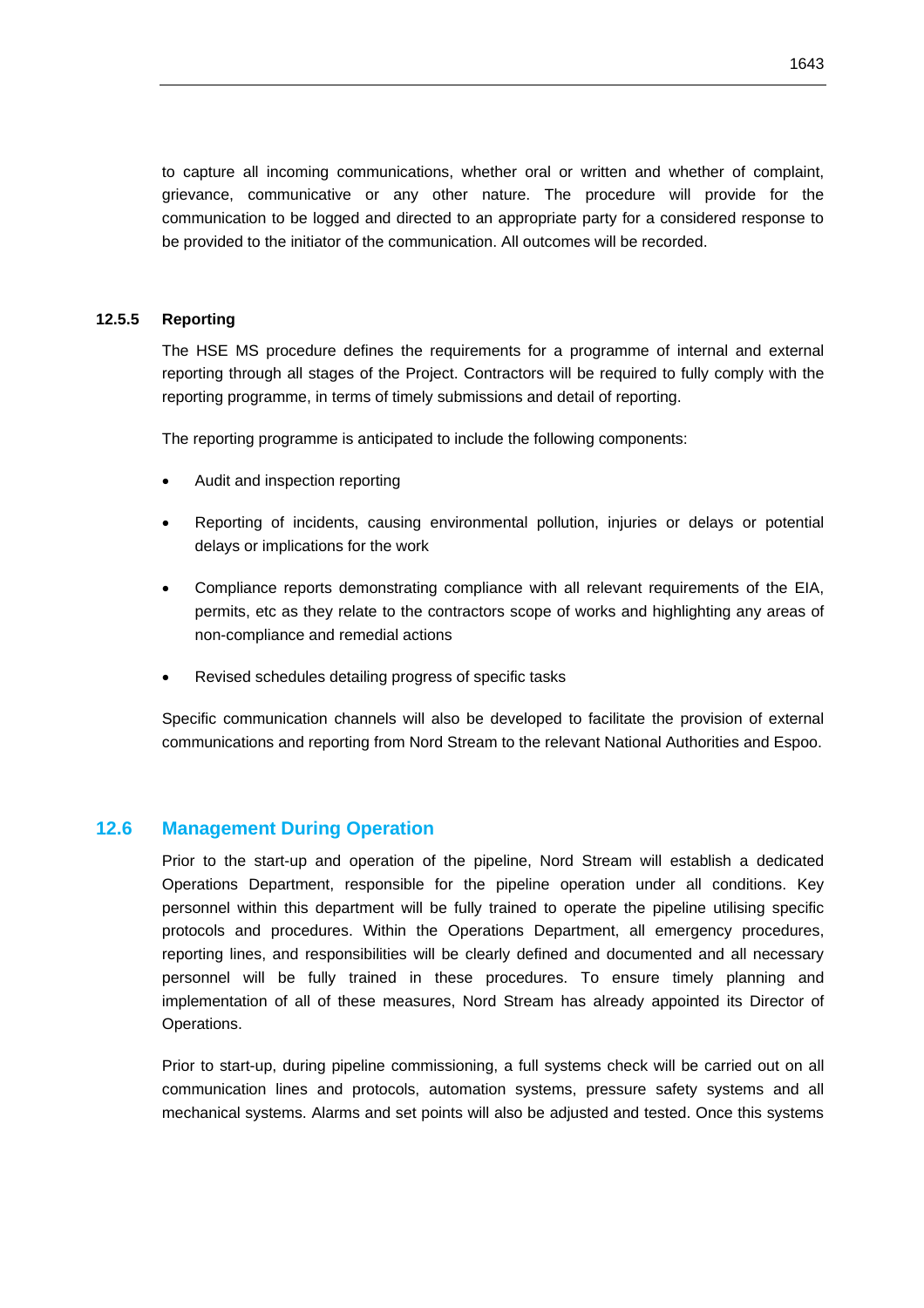check has been completed successfully, the integrity of the pipeline will by tested using a leak test to the appropriate engineering standards and national regulations.

Following successful completion of all testing procedures on the system, the pipeline will become operational, under the control of the Operations Department.

# **12.7 Environmental Monitoring Programme**

#### **12.7.1 Nord Stream's Approach to Environmental Monitoring**

Consistent with its obligations as a prudent and responsible operator, Nord Stream is committed to the goal of preventing pollution and minimising the impact on the environment from its operations. In this respect, Nord Stream has ensured that a high level of mitigation has been incorporated into the Project from an early stage in Project design and has identified commitments as part of the EIA process towards achieving this goal.

One of the key means of demonstrating that Nord Stream is achieving its goal is through monitoring. Nord Stream is committed to the implementation of a focussed, fit-for-purpose Environmental Monitoring Programme with the following objectives:

- To meet the requirements of the national permits
- To verify the broad findings of the modelling used to predict the impacts
- To ensure that the construction and operation of the pipeline is not causing impacts not previously identified in the EIA
- To ensure that the construction and operation of the pipeline is not causing known impacts to a greater significance than predicted
- To verify the effectiveness of mitigation measures
- To identify at an early stage unforeseen adverse effects, and to take remedial action
- To monitor the rehabilitation of the environment post construction

# **12.7.2 Development of an Environmental Monitoring Programme**

The EIA process through scoping, literature studies, expert involvement and detailed surveys and analyses of the physical, biological and social/socio-economic environment allows the Project baseline to be understood in terms of its values and sensitivities. The EIA process goes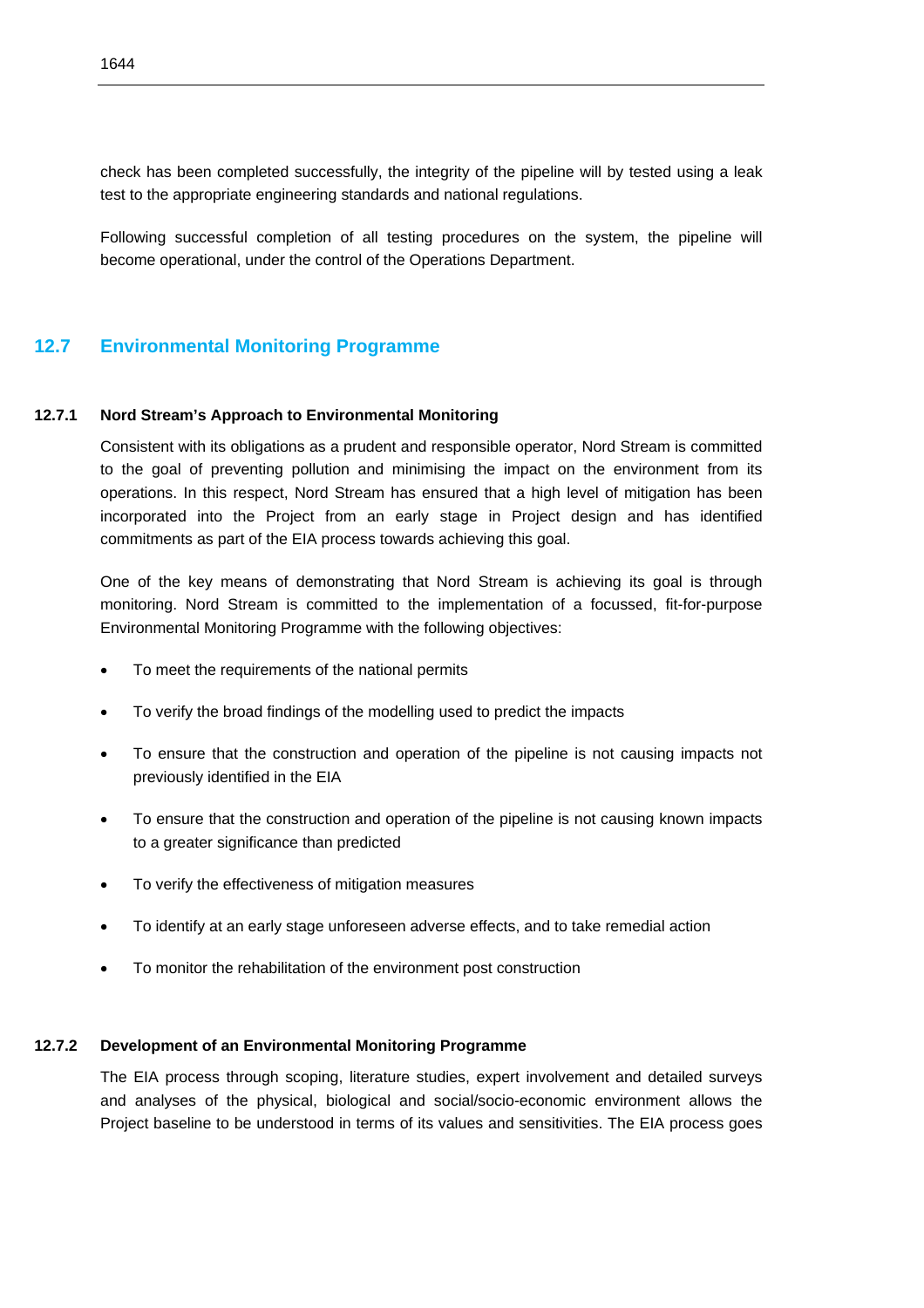on to identify Project impacts (planned and unplanned), predicts their magnitude (e.g. through modelling approaches) and assesses impact significance based on the magnitude of impact experienced versus the value or sensitivity of the resource or receptor impacted.

This EIA approach implies that environmental monitoring will be directed at those areas of environmental sensitivity that are predicted to experience significant (moderate significance or more) impacts from the Project. It is equally important to direct monitoring effort where there is significant uncertainty as to the accuracy of the impact assessment, and where the outcome of monitoring has the potential to influence an intervention from the Project that will reduce the significance of the impact. In the context of this Project, the opportunities to apply lessons learned from monitoring are threefold: at or near to the monitoring site, in subsequent sections of the pipeline route and for the second pipeline.

The Nord Stream Environmental Monitoring Programme will therefore provide the basic information to enable management decisions for any necessary corrective measures to be taken during the construction and operational phases. It will provide the basis for evaluating the effectiveness of mitigation measures and identify at an early stage unforeseen adverse effects, and to take remedial action accordingly. Future monitoring activity will focus on two principal aims:

- *Impact monitoring*: This category of monitoring will be ongoing throughout the Project construction and must be implemented to ensure that critical environmental impacts are within the predicted levels and that specified environmental performance targets are being achieved.
- *Compliance monitoring*: This type of monitoring will be implemented to ensure that the prescribed mitigation measures are having the predicted and desired effect. This monitoring will be conducted periodically, the timing of which will vary according to the parameters. It will be undertaken where appropriate (and where mandated by the competent authority) to check that the levels of specific environmental parameters are corresponding to acceptable levels, compliant with laws, regulations, standards or guidelines, as applicable. The programme will need to make provision for remedial measures to be implemented in the event of noncompliance, i.e. when mitigation measures are demonstrated to be inadequate or when impacts have been underestimated in the EIA.

# **12.7.3 Key Considerations in Developing the Final Monitoring Programme**

The Nord Stream Environmental Monitoring Programme will address four discrete phases of monitoring activity:

Pre-construction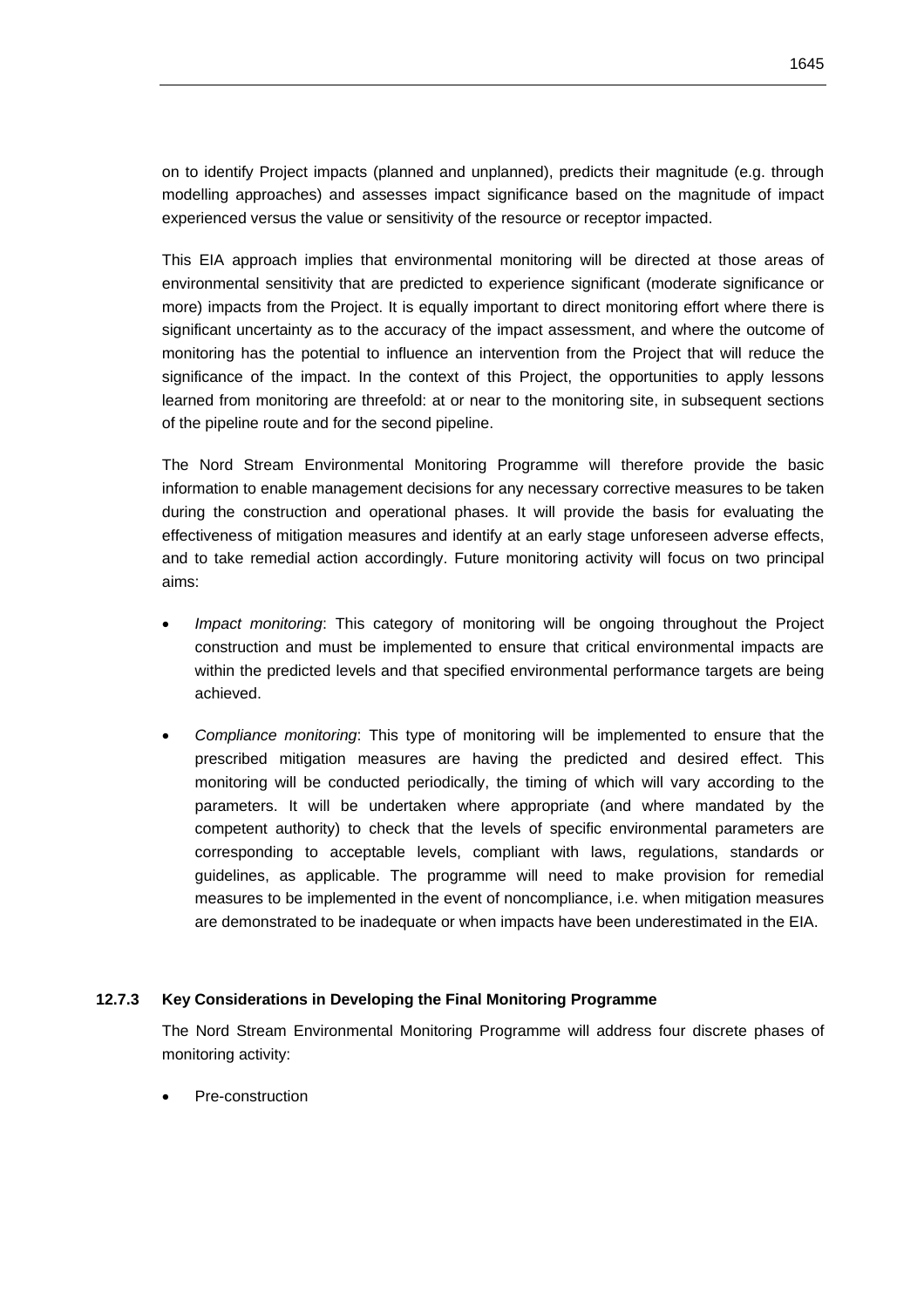- During construction
- Immediately post-construction
- **Operation**

There will be certain distinctions between the monitoring rationale and focus for the four designated monitoring phases. In addition, the monitoring programme is a direct response to the environmental impacts and issues that have been addressed in the EIA, specifically those requiring mitigating measures and monitoring. It is therefore important to note that the requirement for monitoring of particular parameters or the degree (spatial and temporal frequency) of monitoring will vary considerably from place to place, for example as determined by the different characteristics of the Ecological Sub-Regions and also to address particular reporting requirements at the national levels. For the clear identification of the effectiveness of mitigation measures and potential actual Project-related impact the receptors/indicators identified for the environmental monitoring program have to be of low natural variability, ESRspecific broad applicability, indigenous, measurable and with a sound historic data series. In addition their selection needs to be appropriate to the scale of disturbance, to the impact mechanism and to temporal and spatial dynamics.

Further key considerations in the environmental monitoring programme are as follows:

- *Consistency*: It will be desirable to the extent practicable to have a harmonised approach in terms of sampling and analysis protocols along the length of the route. For some parameters there may be prescriptive requirements at the national level but where this is not the case a harmonised approach will deliver data that are more readily comparable and will allow for improved environmental management and performance. A harmonised approach will be facilitated by already existing agreements on scientific monitoring embraced under HELCOM.
- *Synergy*: The Project will undertake engineering and maintenance led investigations and surveys. These will include seabed investigations to understand substrate and presence of obstacles, and the condition of pipelines and their support structures. These surveys, using ROVs, can be readily combined with surveys of seabed condition, cultural heritage, etc. The principle to be adopted will be to have integrated survey protocols that maximise synergy between these different objectives.
- *Reporting and Data Sharing*: It will be important for the Project to have access to ongoing data acquisition programmes by third parties and government institutions to be able to most fully interpret the data it collects. This may potentially extend to using common stations for control monitoring as part of a Before-After-Control-Impact (BACI) approach (see also below). By the same token, subject to any constraints on disclosure placed by a national authority, the Project is committed to share its data with interested parties and make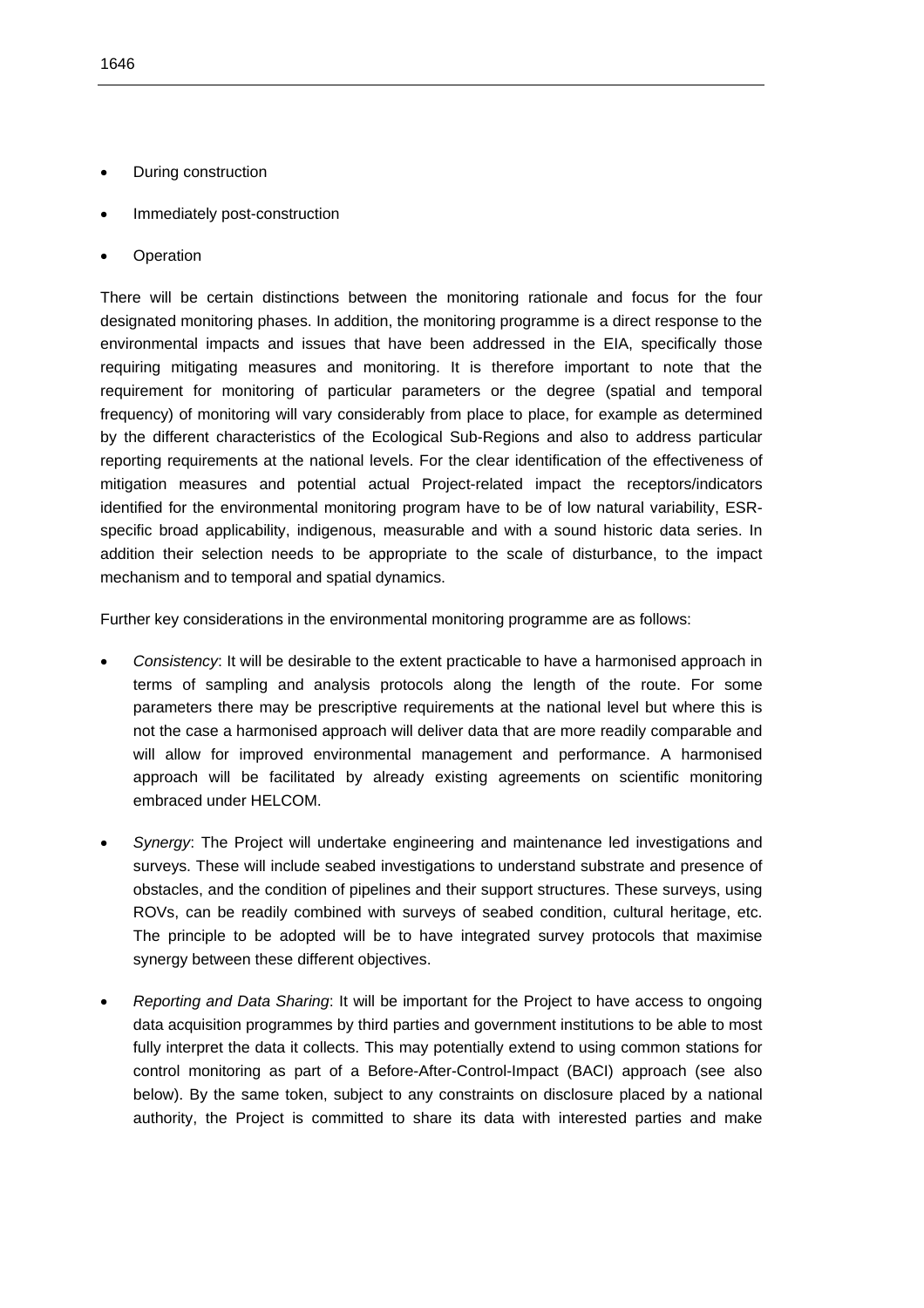arrangements to facilitate this process. At a Project-wide level, Nord Stream is committed to report publically on its monitoring programme on a regular basis. At a national level, results will be shared with national authorities on a frequency to be negotiated with each national authority.

- *Seasonal and Inter-annual Variability and BACI:* It is important to consider the inherent natural variability that is typical of many of the parameters used in marine monitoring programmes. For instance, seasonal and inter-annual variability in recruitment success of mussels can easily mask changes brought about by the Project or lead to incorrect conclusions about its presumed impacts. Similarly, it is pertinent that adequate controls and reference sites are used to account for the spatial variability that may occur in the marine environment. This is where a BACI approach is of particular value, whereby data are acquired from within the impact area (as predefined in the EIA) and at reference areas located sufficiently far away to ensure that they will be unaffected by the Project and where natural environmental conditions will be preserved. It may be advisable to adopt the co-use of 3rd party (HELCOM etc) monitoring stations. The distances at which the control stations are located from the Project area will vary according to the different types of impact as predicted in the EIA. For the monitoring programme to be effective, testable hypotheses will be drawn up about the impact of the Project vis-à-vis the natural variability. It follows that the methods and parameters chosen and number of samples taken will ensure a statistically rigorous approach that is capable of detecting significant changes.
- *Review and Close Out:* Monitoring is not an open-ended process. It is important to regularly review monitoring results, not just from the perspective of impacts but also to establish whether there is any need for a particular element of the monitoring programme to continue, or to continue in its current form. Once a designated purpose has been served some elements of monitoring will cease. Others may be enhanced or become more frequent in response to new learnings. Overall it is important that the programme remains fit-for-purpose and delivers the main monitoring objectives throughout the Project lifetime. Expert review will therefore be conducted on a regular basis to ensure these objectives still hold true.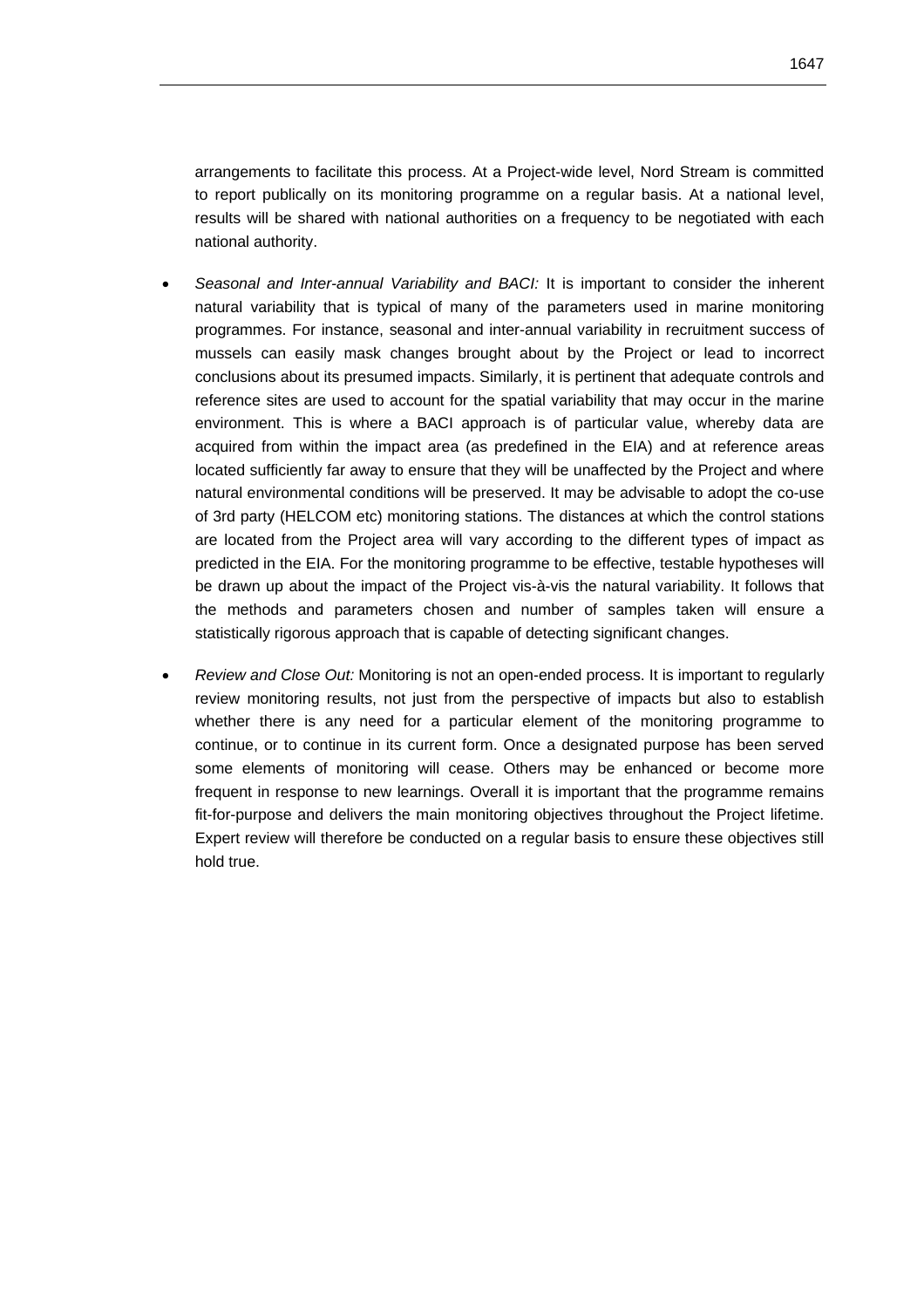# **12.7.4 Outline of Nord Stream's Monitoring Programme**

# **Pre-construction Phase Monitoring**

The pre-construction phase, where it should be noted that much data have already been collected and reported as part of national application documents and the Espoo Report baseline **Chapter 8**, applies to any data collection in advance of construction (whether it is a few months or a few days) that adds to the pre-Project baseline.

Priority for monitoring in the pre-construction phase has been given to filling gaps or updating baseline data for topics and parameters that will be important in subsequent phases of monitoring and in the context of BACI: Before-After- Control-Impact. In this regard, an extensive marine survey programme has already been undertaken to establish the baseline conditions along the pipelines alignment. If any national environmental monitoring programme should require pre-construction phase monitoring additional to the work already conducted then this will be aligned with the earlier surveys so as to secure continuity within the Environmental Monitoring Programme.

# **Monitoring During Construction**

This addresses impacts during the construction phase, i.e. while there is work physically ongoing, to collect data on actual construction impacts.

Priority for monitoring of the construction phase has been given to:

- Impacts that have a cause-effect relationship with the construction activities
- Effects that can and should be mitigated
- Effects that can be measured
- Effects that have some uncertainty attached
- Effects that are important based on the findings of the impact assessment process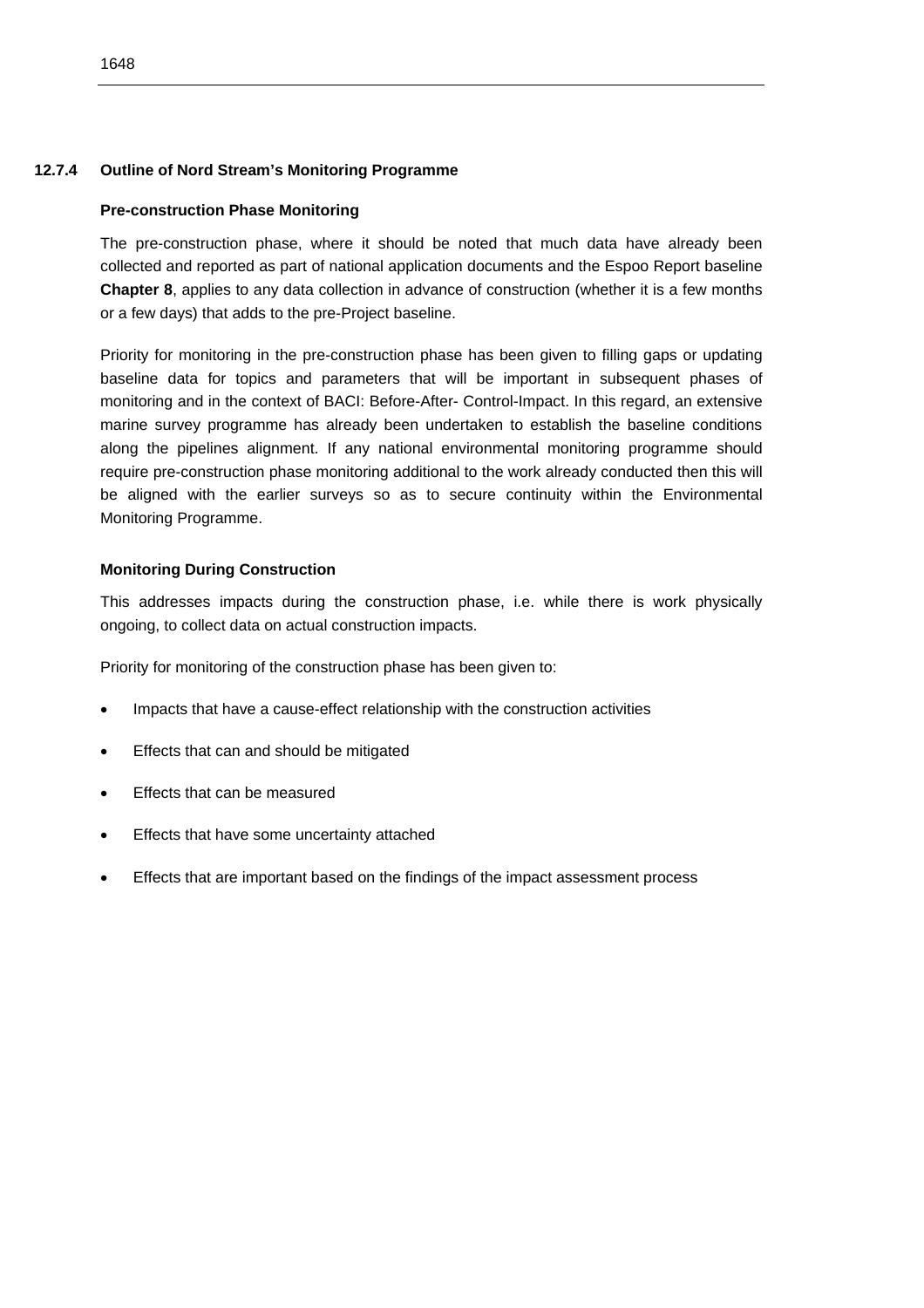#### **Box 12.3 Monitoring During Construction**

#### *MONITORING DURING CONSTRUCTION*

**Physical Environment - Water Column (oxygen, nutrients and chemical compounds that could be harmful to the environment, such as heavy metals and organic compounds):** 

- *Objective*  to verify the assessed impacts related to the construction works (seabed intervention works, pipe-laying and anchor handling)
- *Approach* HELCOM or national standards

**Physical Environment - Water Column (e.g. suspended solids, sediment spill rate, extent and duration of the sediment plume, natural sediment):** 

- *Objective* to describe and evaluate sediment spreading and sedimentation based on in situ measurements, including the spreading of contaminants. If the measurements of sediment spill rates should deviate significantly from the assumed spill rates adequate action will be taken. Results from the monitoring programme will be used to validate input data used for the mathematical modelling in the EIA and to verify the modelling results. If the monitoring verifies the results of the modelling then this element of environmental monitoring will cease on the basis that impacts are as predicted.
- *Approach* the precise approach to the monitoring programme, including the number and location of monitoring stations, methodology used and number and timing of surveys, will be established in consultation with the relevant country authorities.

#### **Biological Environment - Marine Mammals and Sea Birds:**

- *Objective* to ensure that no critical interaction occurs during the pipe-laying activities offshore e.g. avoiding considerable disturbance of marine mammals or birds
- *Approach* watching brief on-board construction vessel by a suitable expert. Methodology to be determined with the authorities

#### **Social and Socio-economic Environment - Cultural Heritage:**

- *Objective* pre-installation surveys are aimed at allowing the Project to avoid any areas or objects of cultural value, however, there is a residual risk of artefacts being present and only becoming revealed during seabed intervention works also referred to as chance finds. The main purpose will be to record and add to knowledge.
- *Approach* methods will be adopted to suit the construction activities but these will include adding protocols to seabed inspection during construction to cover cultural heritage and also to evaluate any materials that is uncovered.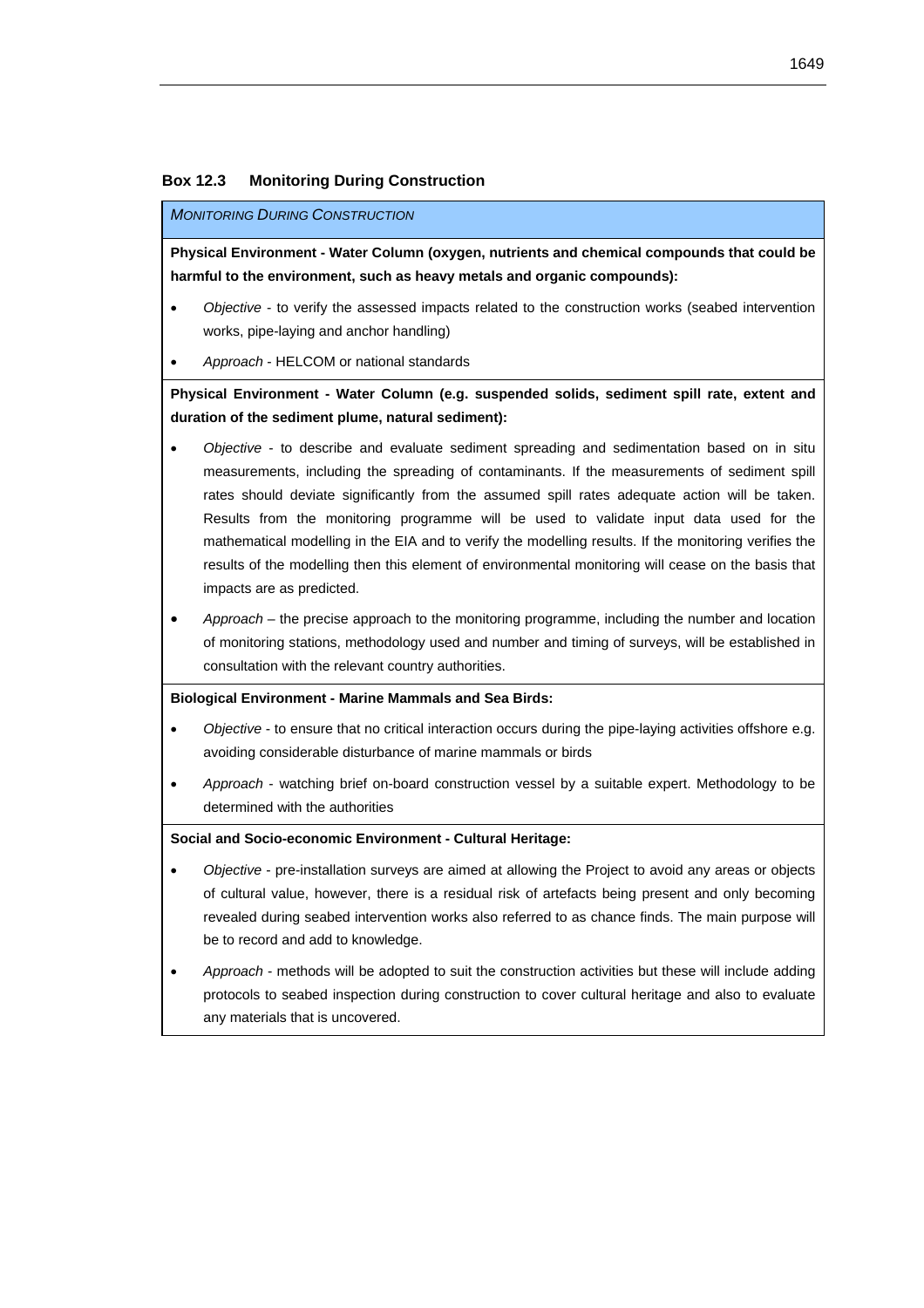# **Post-construction Monitoring**

Monitoring immediately *post-construction* is aimed at establishing recovery from the changes induced by construction activity.

Priority for monitoring in the *post-construction phase* has been given to:

- Effects that have a cause-effect relationship with the after-effects of construction
- **•** Effects that can and should be further mitigated
- **Effects that could allow continuous improvement later in the Project**
- Effects that are important based on the findings of the impact assessment process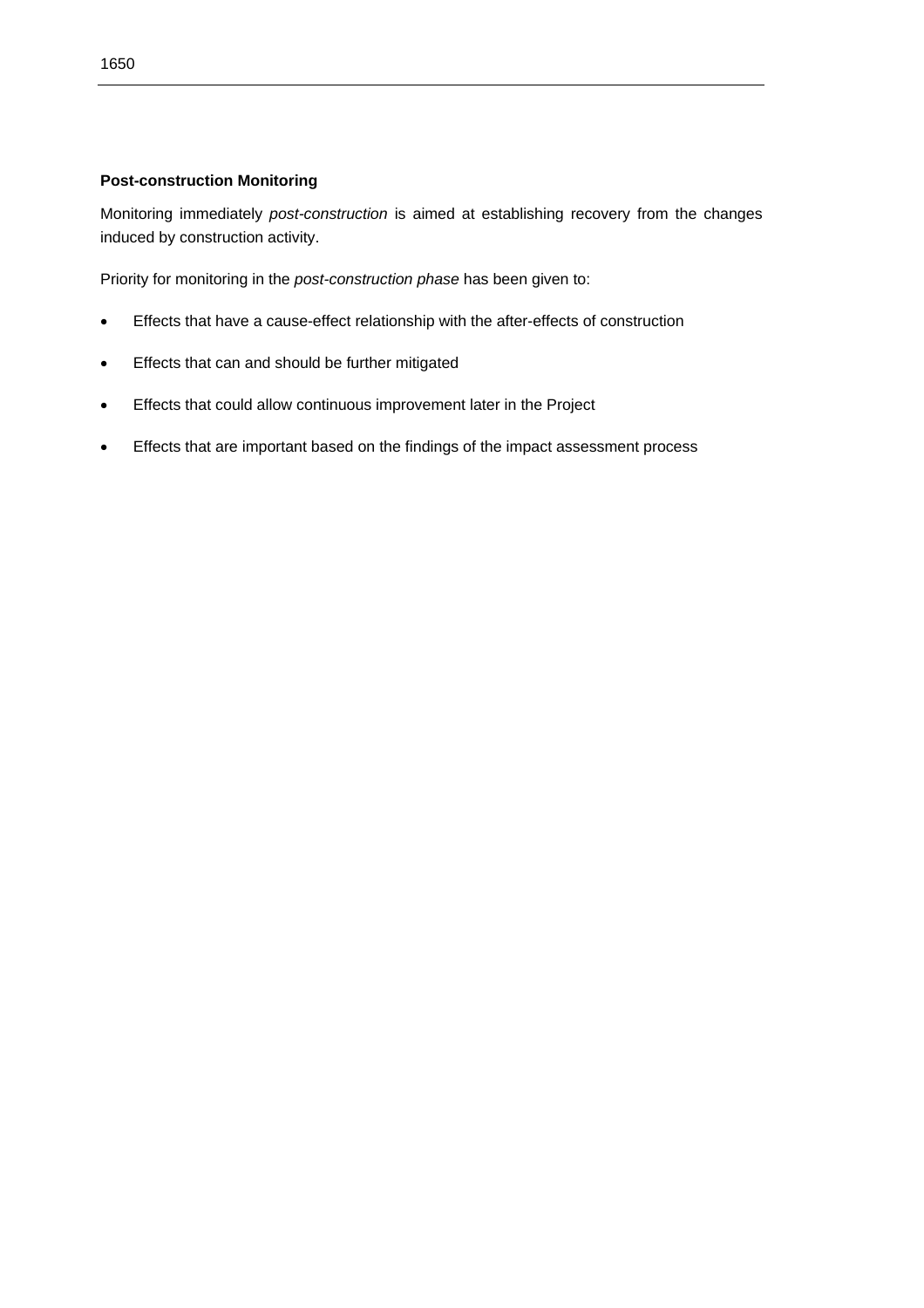# **Box 12.4 Post-Construction Monitoring**

#### *POST-CONSTRUCTION MONITORING*

**Physical Environment - Water Column (oxygen saturation, salinity, temperature in bottom waters):**

- *Objective* to provide context for observations of benthos
	- *Approach* precise approach to monitoring programme to be established in consultation with the relevant country authorities

#### **Physical Environment –Seabed (bathymetry and sediment characteristics):**

- *Objective* monitoring of seabed and substrate characteristics to understand restoration/recovery in the first years after pipeline construction
- *Approach* use of bathymetric measurements, Side Scan Sonar and grain size distribution tests. Additional checks to see if reworking is required due to local erosion.

#### **Biological Environment - Marine Benthos:**

- *Objective* w*here the pipeline has been trenched*: To provide a record of baseline conditions against which to verify EIA predictions, monitor changes and regeneration of benthic fauna communities
- *Objective* w*here the pipeline has been laid*: To describe the epifauna and infauna communities on and in close vicinity to the pipeline and compare these communities with the fauna structures in/on the undisturbed seabed
- *Approach* HELCOM or national standards. Precise approach to monitoring programme to be established in consultation with the relevant country authorities, but assumed to replicate baseline surveys in terms of methodologies and station locations.

#### **Biological Environment - Fish:**

- *Objective* to monitor changes in the fish community after construction of the pipelines and during operation
- *Approach* precise approach to monitoring programme to be established in consultation with the relevant country authorities (e.g. HELCOM or national). The methodology and interpretation of results will need to be such that inter-annual and seasonal variations can be understood and the impacts of the fishing industry on fish populations can be isolated.

#### **Social and Socio-economic Environment - Cultural Heritage:**

- *Objective* to verify the successful application of mitigation measures applied during construction that were related to cultural heritage and to check for other obstacles on the pipeline route e.g. dropped objects, outcrops of rock and unidentified bottom features
- *Approach* subject to the results of monitoring during construction and therefore necessity for further monitoring, this will utilise an ROV (Remote Operated Vehicle) which will navigate along the pipeline and perform a visual survey, identifying any obstacles on the route, In the event that there is poor visibility, the ROV will utilise other on-hand equipment such as sonars.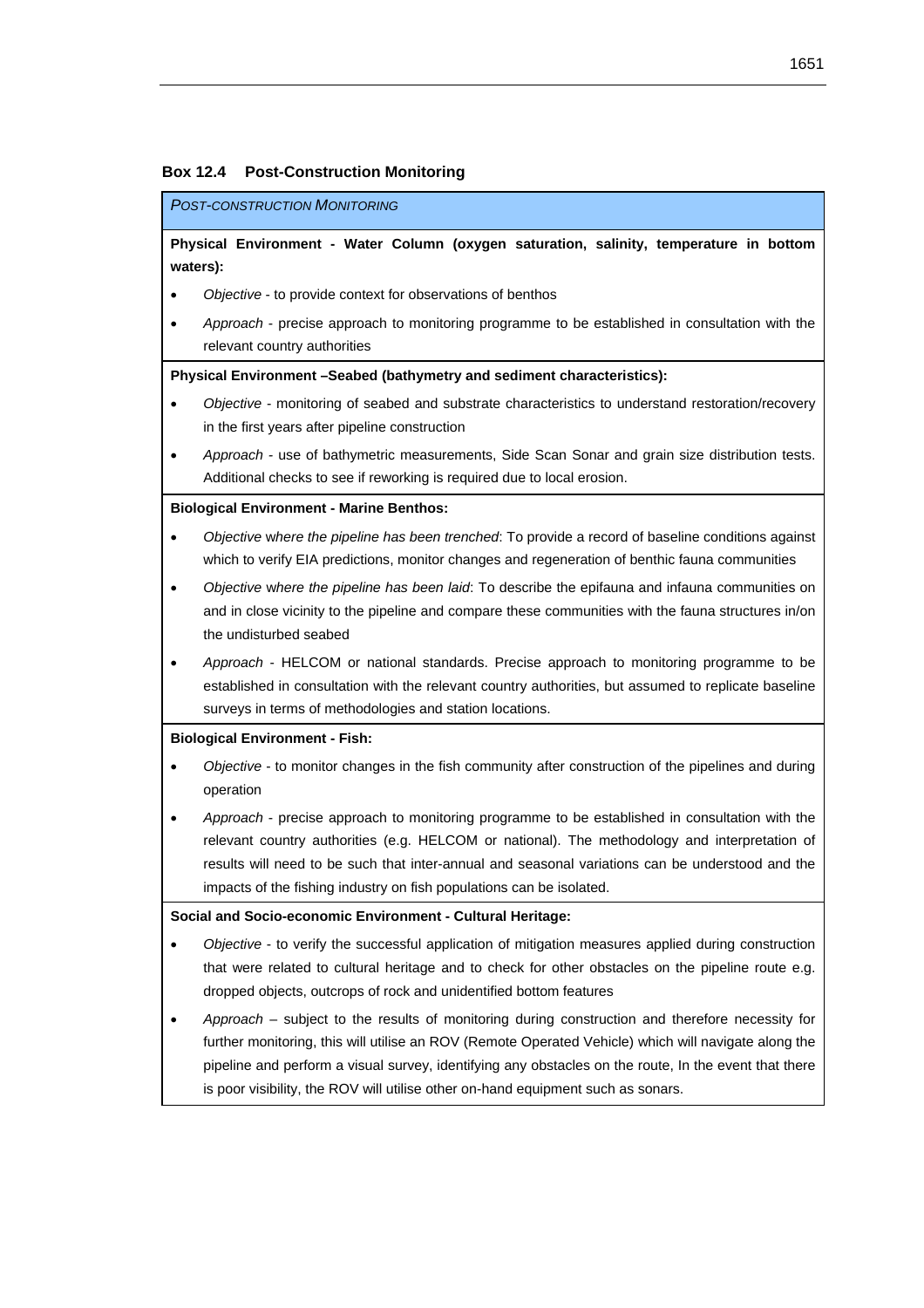# **Monitoring in the Operational Phase**

During the *operational phase*, monitoring is aimed at establishing the effects of the long-term presence/operation of the pipeline, and will also provide a baseline for the future decommissioning phase.

Priority for monitoring in the *operational phase* has been given to:

- Effects that have a cause-effect relationship with the physical presence of the pipeline and associated features (such as support structures) on the seabed
- **Effects that can and should be further mitigated**
- Effects that are important based on the findings of the impact assessment process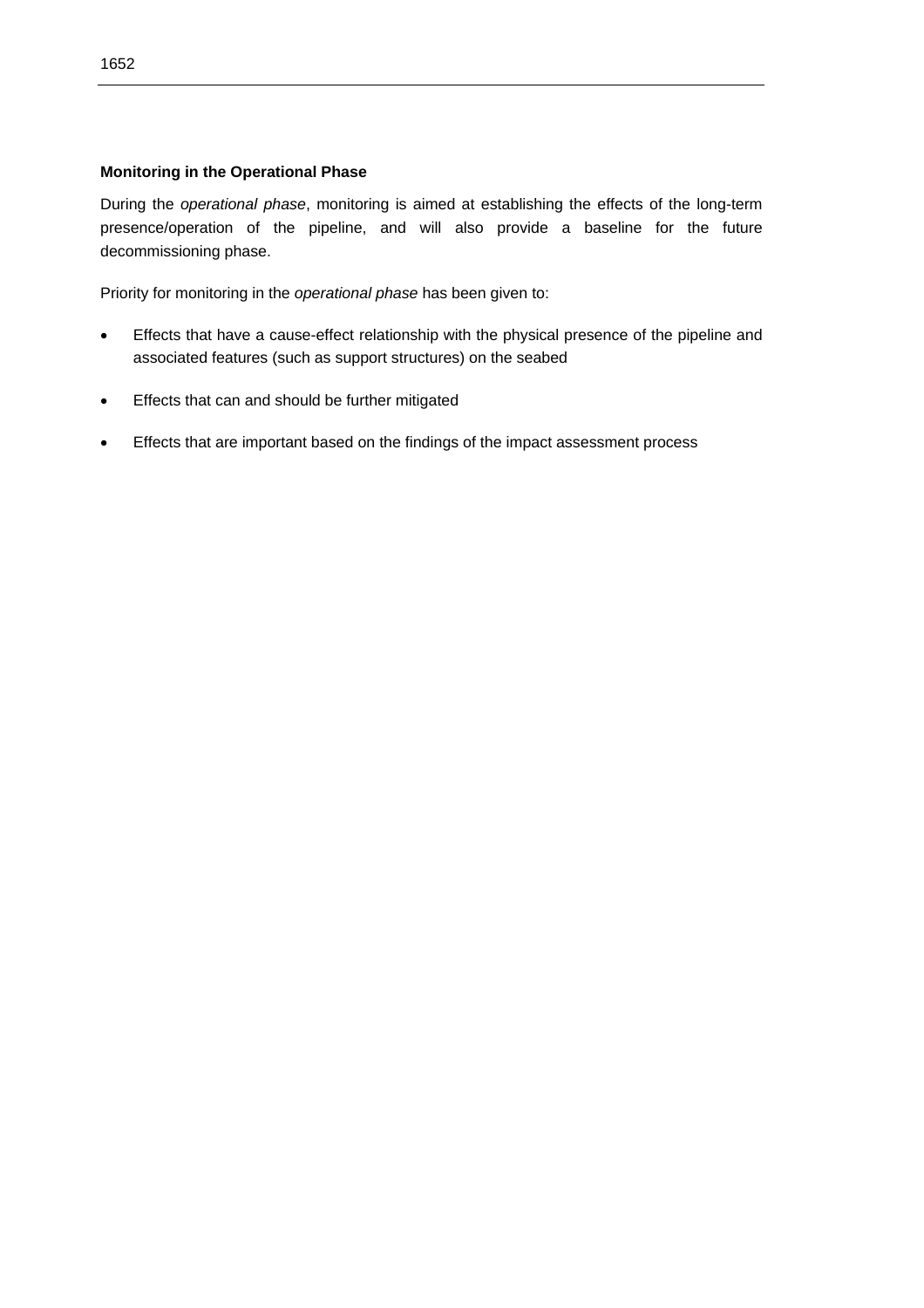### **Box 12.5 Monitoring in the Operational Phase**

#### *MONITORING IN THE OPERATIONAL PHASE*

#### **Physical Environment - Water Column** (**oxygen saturation, salinity, bottom-water temperature):**

- *Objective -* to establish accuracy of impact assessment regarding temperature changes induced by the pipelines and to provide context for the interpretation of benthic ecology
- *Approach -* precise approach to monitoring programme to be established in consultation with the relevant country authorities but presumed to be a one-off exercise at one location

#### **Physical Environment –Seabed (bathymetry):**

- *Objective -* to monitor changes in seabed characteristics against equivalent monitoring exercise in pre- and post- construction stage, to ensure structural integrity of the pipelines and to monitor unforeseen changes such as local erosion, in the seabed conditions
- *Approach* use of bathymetric measurements, Side Scan Sonar, grain size distribution tests and visual inspection via ROV survey

#### **Biological Environment – Marine Benthos:**

- *Objective -* to understand the recolonisation of affected areas and new substrate by benthos and macrophytes (in shallower areas) and changes in benthic community structure immediately around the pipelines and on the slope of the trenched sections
- *Approach -* HELCOM or national standards (and application of BACI). Precise approach to monitoring programme to be established in consultation with the relevant country authorities. Need for ongoing monitoring to be reviewed once there is community stability

#### **Biological Environment – Fish:**

- *Objective -* a programme to monitor changes in the fish community after construction of the planned pipelines (compare with monitoring information from the pre-construction baseline)
- *Approach -* precise approach to monitoring programme to be established in consultation with the relevant country authorities (e.g. HELCOM or national). The methodology and interpretation of results will need to be such that inter-annual and seasonal variations can be understood and the impacts of the fishing industry on fish populations can be isolated (application of BACI)

#### **Unplanned Events - Disturbance of Munitions:**

- *Objective -* to ensure no munitions have encroached onto the pipelines' corridor
- *Approach -* ROV inspections